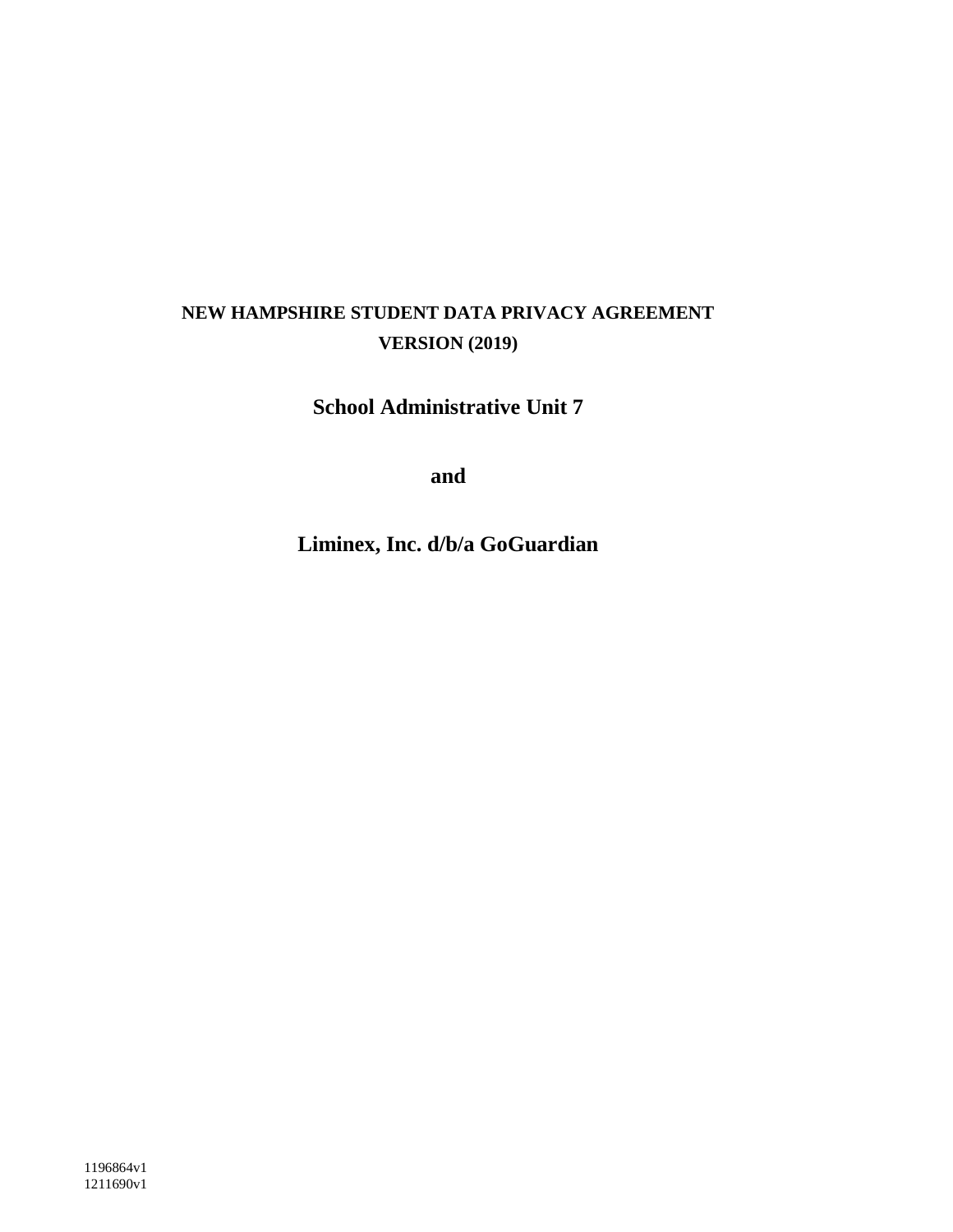This New Hampshire Student Data Privacy Agreement ("DPA") is entered into by and between the school district, School Administrative Unit 7 (hereinafter referred to as "LEA") and Liminex, Inc.  $d/b/a$  GoGuardian (hereinafter referred to as "Provider") on  $_{\text{May 4, 2021}}$  The Parties agree to the terms as stated herein.

## **RECITALS**

**WHEREAS,** the Provider has agreed or will agree to provide the Local Education Agency ("LEA") with certain digital educational services ("Services") as described in Article I and Exhibit "A"; and

**WHEREAS,** in order to provide the Services described in Article 1 and Appendix A, the Provider may receive or create and the LEA may provide documents or data that are covered by several federal statutes, among them, the Family Educational Rights and Privacy Act ("FERPA") at 20 U.S.C. 1232g and 34 CFR Part 99, Children's Online Privacy Protection Act ("COPPA"), 15 U.S.C. 6501-6506; Protection of Pupil Rights Amendment ("PPRA") 20 U.S.C. 1232h; the Individuals with Disabilities Education Act ("IDEA"), 20 U.S.C. §§ 1400 et. seq., 34 C.F.R. Part 300; and

**WHEREAS,** the documents and data transferred from New Hampshire LEAs and created by the Provider's Services are also subject to several New Hampshire student privacy laws, including RSA 189:1-e and 189:65-69; RSA 186; NH Admin. Code Ed. 300 and NH Admin. Code Ed. 1100; and

**WHEREAS,** the Parties wish to enter into this DPA to ensure that the Services provided conform to the requirements of the privacy laws referred to above and to establish implementing procedures and duties.

**NOW THEREFORE,** for good and valuable consideration, the parties agree as follows:

# **ARTICLE I: PURPOSE AND SCOPE**

- **1. Purpose of DPA**. The purpose of this DPA is to describe the duties and responsibilities to protect Student Data (as defined in Exhibit "C") transmitted to Provider from the LEA pursuant to Exhibit "A", including compliance with all applicable privacy statutes, including the FERPA, PPRA, COPPA, IDEA, SOPIPA, RSA 189:1-e and 189:65 through 69; RSA 186-C; NH Admin. Code Ed. 300; NH Admin. Code Ed. 1100; and other applicable New Hampshire state laws, all as may be amended from time to time. In performing these services, to the extent Personally Identifiable Information (as defined in Exhibit "C") from Pupil Records (as defined in Exhibit "C") are transmitted to Provider from LEA, the Provider shall be considered a School Official with a legitimate educational interest, and performing services otherwise provided by the LEA. Provider shall be under the direct control and supervision of the LEA. Control duties are set forth below.
- **2. Nature of Services Provided**. The Provider has agreed to provide the digital educational services described in Exhibit "A".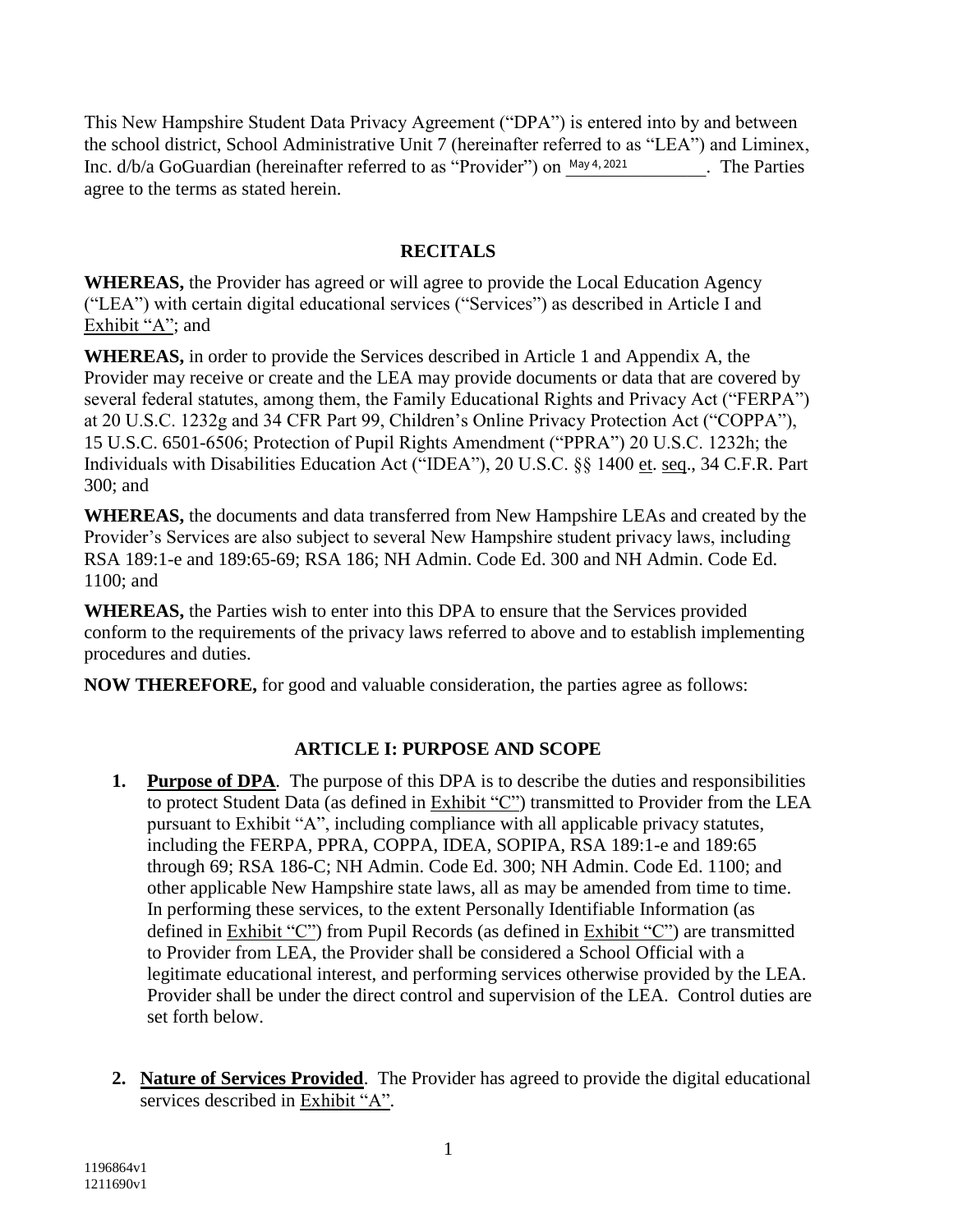- **3. Student Data to Be Provided**. In order to perform the Services described in this Article and Exhibit "A", LEA shall provide the categories of data described in the Schedule of Data, attached hereto as Exhibit "B".
- **4. DPA Definitions**. The definition of terms used in this DPA is found in Exhibit "C". In the event of a conflict, definitions used in this DPA shall prevail over terms used in all other writings, including, but not limited to, a service agreement, privacy policies or any terms of service.

### **ARTICLE II: DATA OWNERSHIP AND AUTHORIZED ACCESS**

- **1. Student Data Property of LEA**. All Student Data or any other Pupil Records transmitted to the Provider pursuant to this Agreement is and will continue to be the property of and under the control of the LEA, or to the party who provided such data (such as the student or parent). The Provider further acknowledges and agrees that all copies of such Student Data or any other Pupil Records transmitted to the Provider, including any modifications or additions or any portion thereof from any source, are also subject to the provisions of this Agreement in the same manner as the original Student Data or Pupil Records. The Parties agree that as between them, all rights, including all intellectual property rights in and to Student Data or any other Pupil Records contemplated per this Agreement shall remain the exclusive property of the LEA. For the purposes of FERPA and state law, the Provider shall be considered a School Official, under the control and direction of the LEAs as it pertains to the use of Student Data notwithstanding the above. The Provider will cooperate and provide Student Data within fourteen (14) days at the LEA's request. Provider may transfer pupil-generated content to a separate account, according to the procedures set forth below.
- **2. Parent Access**. LEA shall establish reasonable procedures by which a parent, legal guardian, or eligible student may review personally identifiable information on the pupil's records, correct erroneous information, and procedures for the transfer of pupilgenerated content to a personal account, consistent with the functionality of services. Provider shall cooperate and respond within fourteen (14) days to the LEA's request for personally identifiable information in a pupil's records held by the Provider to view or correct as necessary. In the event that a parent of a pupil or other individual contacts the Provider to review any of the Pupil Records of Student Data accessed pursuant to the Services, the Provider shall refer the parent or individual to the LEA, who will follow the necessary and proper procedures regarding the requested information.
- **3. Separate Account**. Provider may, at the request of the LEA, transfer Student Generated Content to a separate student account.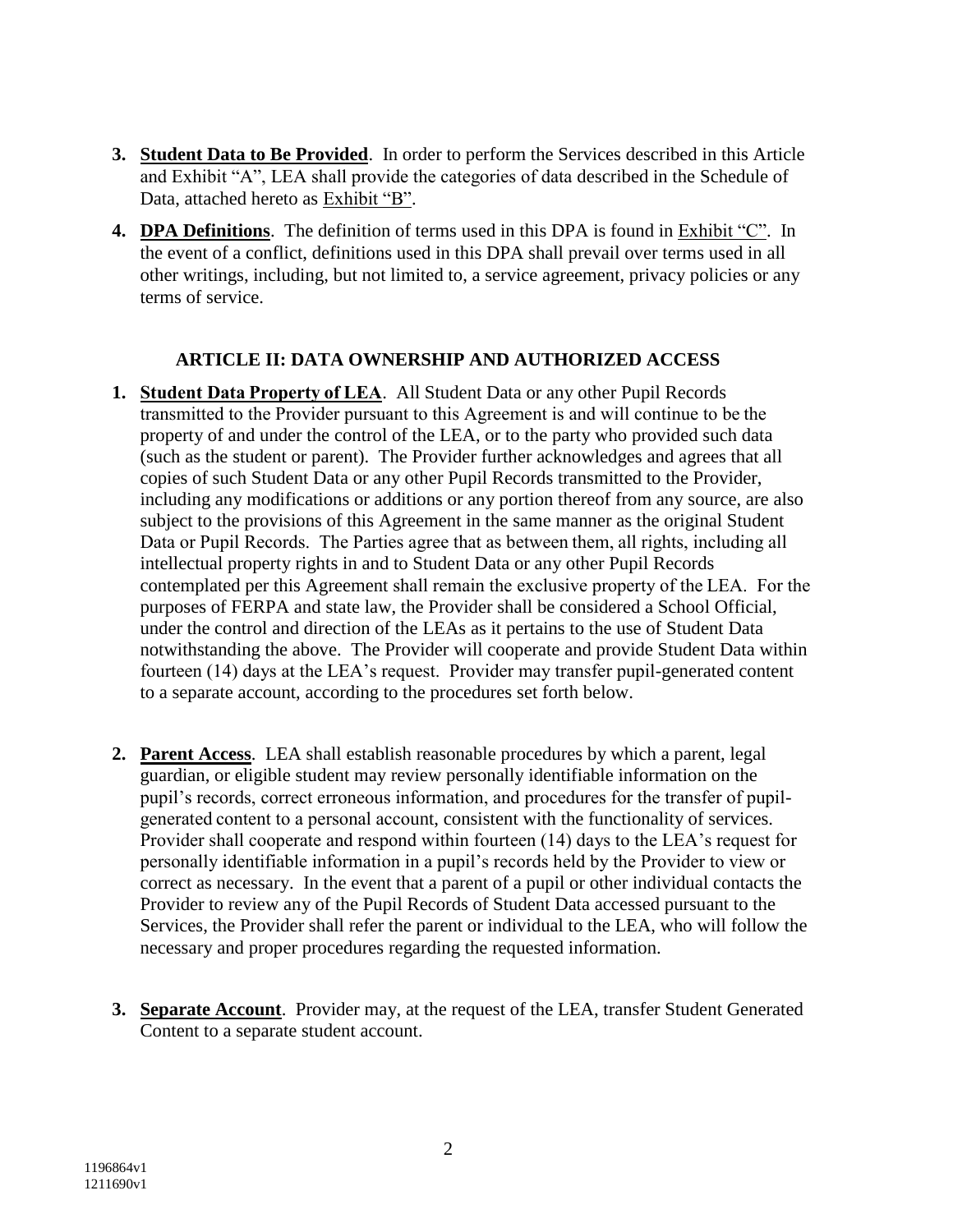- **4. Third Party Request**. Should a Third Party, including, but not limited to law enforcement, former employees of the LEA, current employees of the LEA, and government entities, contact Provider with a request for data held by the Provider pursuant to the Services, the Provider shall redirect the Third Party to request the data directly from the LEA and shall cooperate with the LEA to collect the required information unless prohibited by law or legal process. Provider shall notify the LEA in advance of a compelled disclosure to a Third Party, unless legally prohibited. The Provider will not use, disclose, compile, transfer, sell the Student Data and/or any portion thereof to any third party or other entity or allow any other third party or other entity to use, disclose, compile, transfer or sell the Student Data and/or any portion thereof, except (i) with the express written consent of the LEA; (ii) with a court order, law enforcement request, or lawfully issued subpoena; (iii) as reasonably necessary to provide the Services stated in the Service Agreement and/or (iv) as otherwise required pursuant to the statutes referred to in Article IV, subsection 1 (Privacy Compliance). Student Data shall not constitute that information that has been anonymized or de-identified, or anonymous usage data regarding a student's use of Provider's services.
- **5. No Unauthorized Use**. Provider shall not use Student Data or information in a Pupil Record for any purpose other than as explicitly specified in this DPA.
- **6. Subprocessors**. Provider shall enter into written agreements with all Subprocessors performing functions pursuant to this DPA, whereby the Subprocessors agree to protect Student Data in manner consistent with the terms of this DPA.

### **ARTICLE III: DUTIES OF LEA**

- **1. Provide Data In Compliance With Laws**. LEA shall provide data for the purposes of the DPA in compliance with the FERPA, PPRA, IDEA, RSA 189:1-e and 189:65 through 69; RSA 186-C; NH Admin. Code Ed. 300; NH Admin. Code Ed. 1100 and the other privacy statutes quoted in this DPA. LEA shall ensure that its annual notice under FERPA includes vendors, such as the Provider, as "School Officials."
- **2. Reasonable Precautions**. LEA shall take reasonable precautions to secure usernames, passwords, and any other means of gaining access to the services and hosted data.
- **3. Unauthorized Access Notification**. LEA shall notify Provider promptly of any known or suspected unauthorized access. LEA will assist Provider in any efforts by Provider to investigate and respond to any unauthorized access.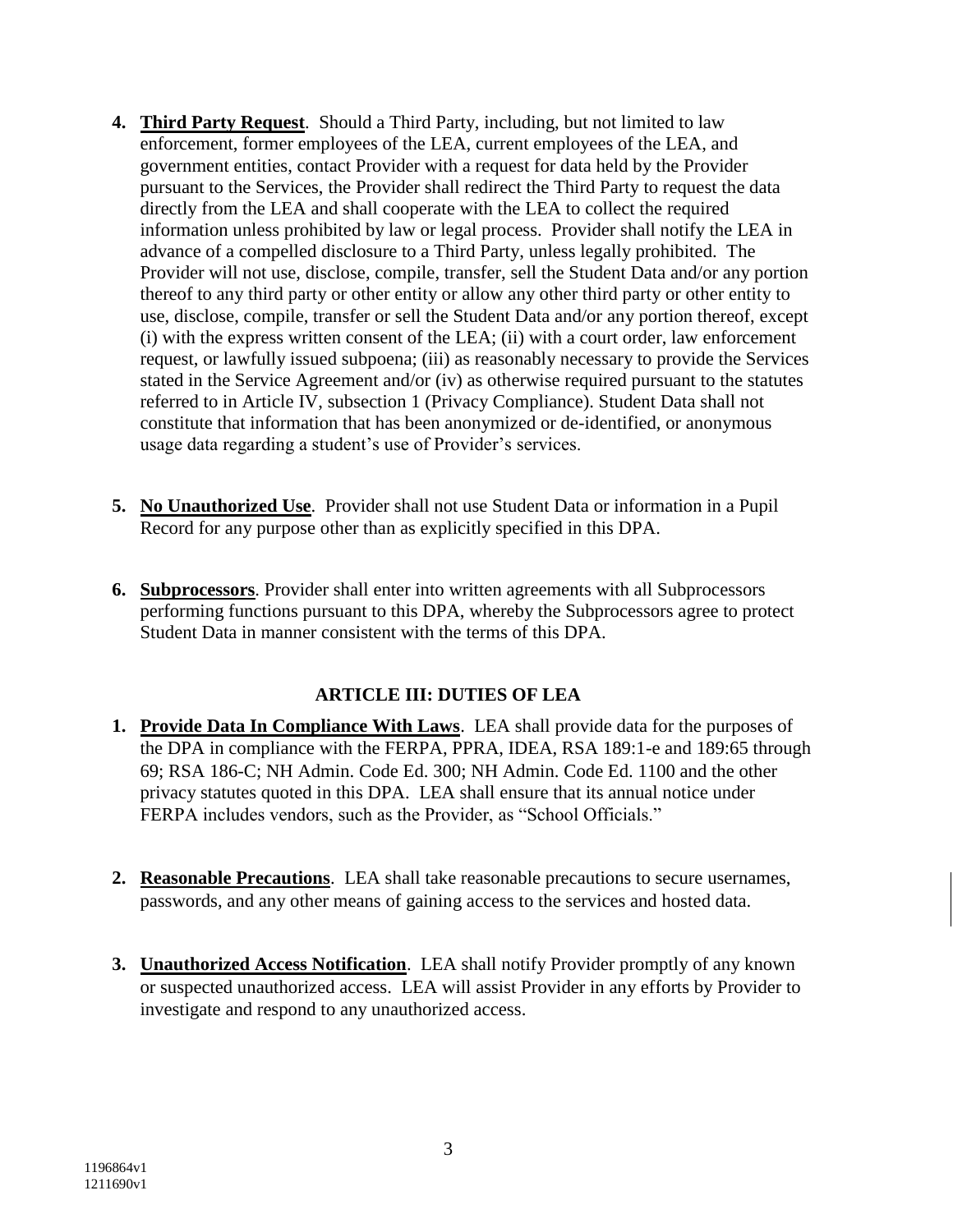#### **ARTICLE IV: DUTIES OF PROVIDER**

- **1. Privacy Compliance**. The Provider shall comply with all applicable New Hampshire and Federal laws and regulations pertaining to data privacy and security, including, as applicable, FERPA, COPPA, PPRA, RSA 189:1-e and 189:65 through 69; RSA 186-C; NH Admin. Code Ed. 300; NH Admin. Code Ed. 1100 and all other applicable New Hampshire privacy statutes and regulations.
	- **2. Authorized Use**. Student Data shared pursuant to this DPA, including persistent unique identifiers, shall be used for no purpose other than the Services stated in this DPA and as authorized under the statutes referred to in subsection (1), above. Provider also acknowledges and agrees that it shall not make any re-disclosure of any Student Data or any portion thereof, including without limitation, meta data, user content or other non-public information and/or personally identifiable information contained in the Student Data, except: (i) with the express written consent of the LEA; (ii) as reasonably necessary to provide the Services stated in the Service Agreement; and/or (iii) as otherwise required pursuant to the statutes referred to in Article IV, subsection I (Privacy Compliance).
	- **3. Employee Obligation**. Provider shall require all employees and agents who have access to Student Data to comply with all applicable provisions of this DPA with respect to the data shared under this DPA. Provider agrees to require and maintain an appropriate confidentiality agreement from each employee or agent with access to Student Data pursuant to the DPA.
	- **4. No Disclosure**. De-identified Information may be used by the Provider for the purposes of development, research, and improvement of educational sites, services, or applications, pursuant to 34 C.F.R. 99.31(b) and in compliance with the statutes listed in Article IV subsection (1) (Privacy Compliance). Provider agrees not to attempt to re-identify de-identified Student Data and not to transfer de-identified Student Data to any party unless (a) that party agrees in writing not to attempt re-identification; and b) prior written notice has been given to LEA who has provided prior written consent for such transfer. The foregoing subpoint (b) in the preceding sentence does not prohibit Provider from transferring De-Identified Information to assist the Provider with its own research if the recipient agrees in writing not to attempt reidentification. Provider shall not copy, reproduce, or transmit any data obtained under the Service Agreement and DPA and/or any portion thereof; except as necessary to fulfill the Service Agreement and DPA. Notwithstanding the foregoing, nothing shall limit the Provider from disclosing De-Identified Information or Student Data (i) with the express written consent of the LEA; (ii) to its Subprocessors in compliance with Article V, section1(g) (Subprocessors Bound); or (iii) in connection with a merger, acquisition, or sale of all or substantially all of Provider's assets. The Provider must require the successor to assume all obligations of this DPA. In the event that the Provider anticipates selling, merging or otherwise disposing of its business to a successor during the term of the DPA, the Provider shall provide advance written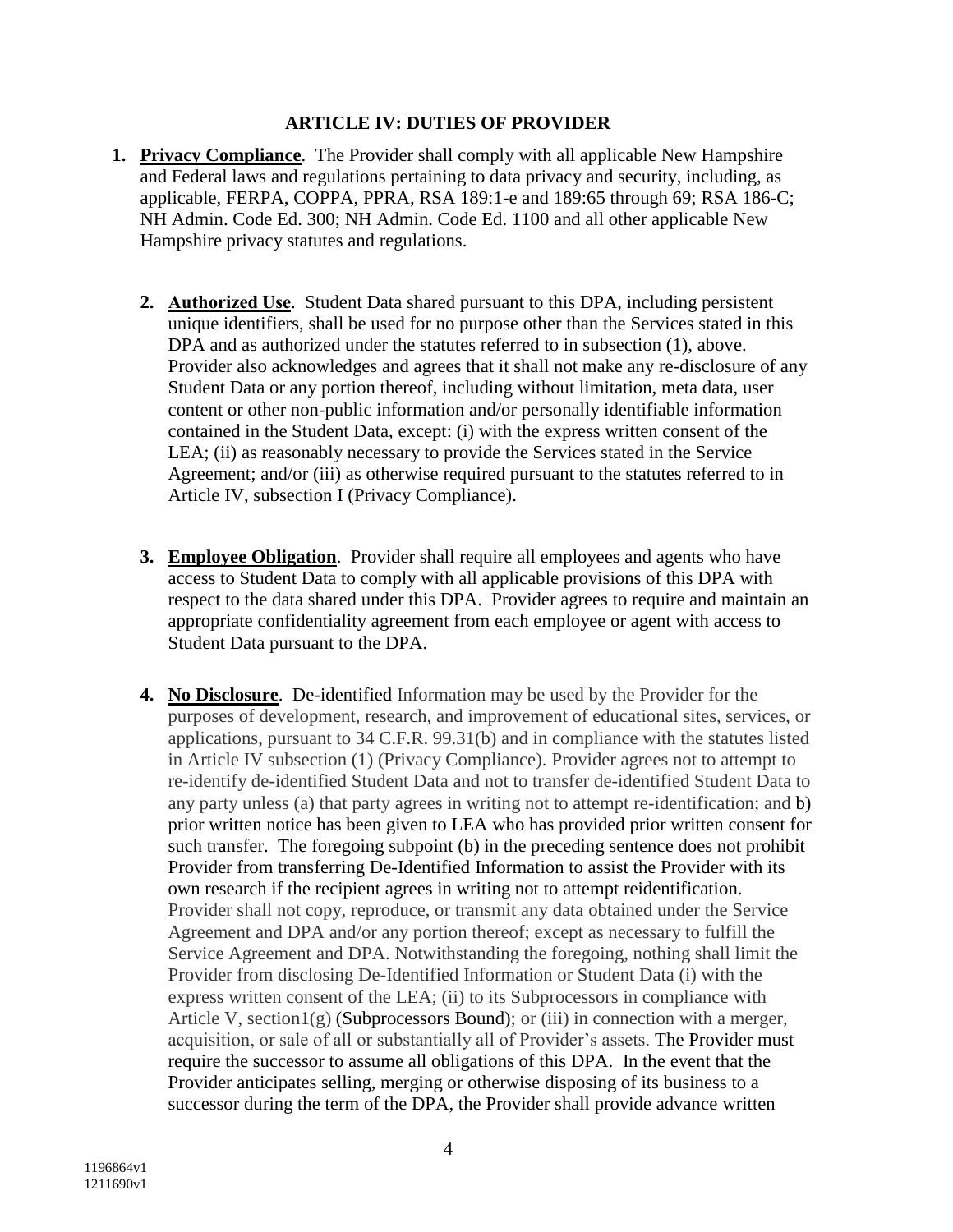notice of the proposed sale, merger or disposal to the LEA prior to the anticipated date of sale, merger or disposal. Such notice shall include a written, signed assurance that the successor will assume the obligations of the DPA. The LEA has the ability to terminate the DPA and a Service Agreement if it reasonably believes that the successor cannot uphold the terms and conditions herein or having a contract with the successor would violate the LEA's policies or state or Federal law. Prior to publishing any document that names the LEA explicitly or states anything that would allow a third party to reasonably identify the LEA, the Provider shall obtain the LEA's written approval of the manner in which De-Identified Information is presented in such document. Such approval cannot be unreasonably or untimely withheld by LEA.

- **5. Disposition of Data**. Upon written request from LEA during the term of the Service Agreement, Provider shall dispose or delete all Student Data obtained under the DPA when it is no longer needed for the purpose for which it was obtained. LEA shall have thirty (30) days after termination or expiration (whichever is earlier) of its Service Agreement with Provider to notify Provider in writing that LEA wishes Provider to make available or otherwise transfer data in either a CSV or other mutually-agreeable format. After such thirty (30) day time period has expired, Provider shall use commercially reasonable efforts to dispose or delete all Student Data obtained under the Service Agreement. Nothing in the DPA authorizes Provider to maintain personally identifiable data obtained under any other writing beyond the time period reasonably needed to complete the disposition. Disposition shall include commercially reasonable efforts to complete: (1) the shredding of any hard copies of any Pupil Records; (2) Erasing; or (3) Otherwise modifying the personal information in those records to make it unreadable or indecipherable. Provider shall provide written notification to LEA when the Data has been disposed. The duty to dispose of Student Data shall not extend to data that has been de-identified or placed in a separate Student account, pursuant to the other terms of the DPA. The LEA may employ a "Request for Return or Deletion of Student Data" FORM, A Copy of which is attached hereto as Exhibit "D"). Upon receipt of a written request from the LEA, the Provider will immediately provide the LEA with any specified portion of the Student Data within fourteen (14) calendar days of receipt of said request.
- **6. Advertising Prohibition**. Provider is prohibited from leasing, renting, using or selling Student Data to (a) market or advertise to students or families/guardians; (b) inform, influence, or enable marketing, advertising or other commercial efforts by a Provider; (c) develop a profile of a student, family member/guardian or group, for any commercial purpose other than providing the Service to LEA, or in furtherance of K-12 school purposes; or (d) use the Student Data for the development of commercial products or services, other than as necessary to provide the Service to Client, or in furtherance of K-12 school purposes.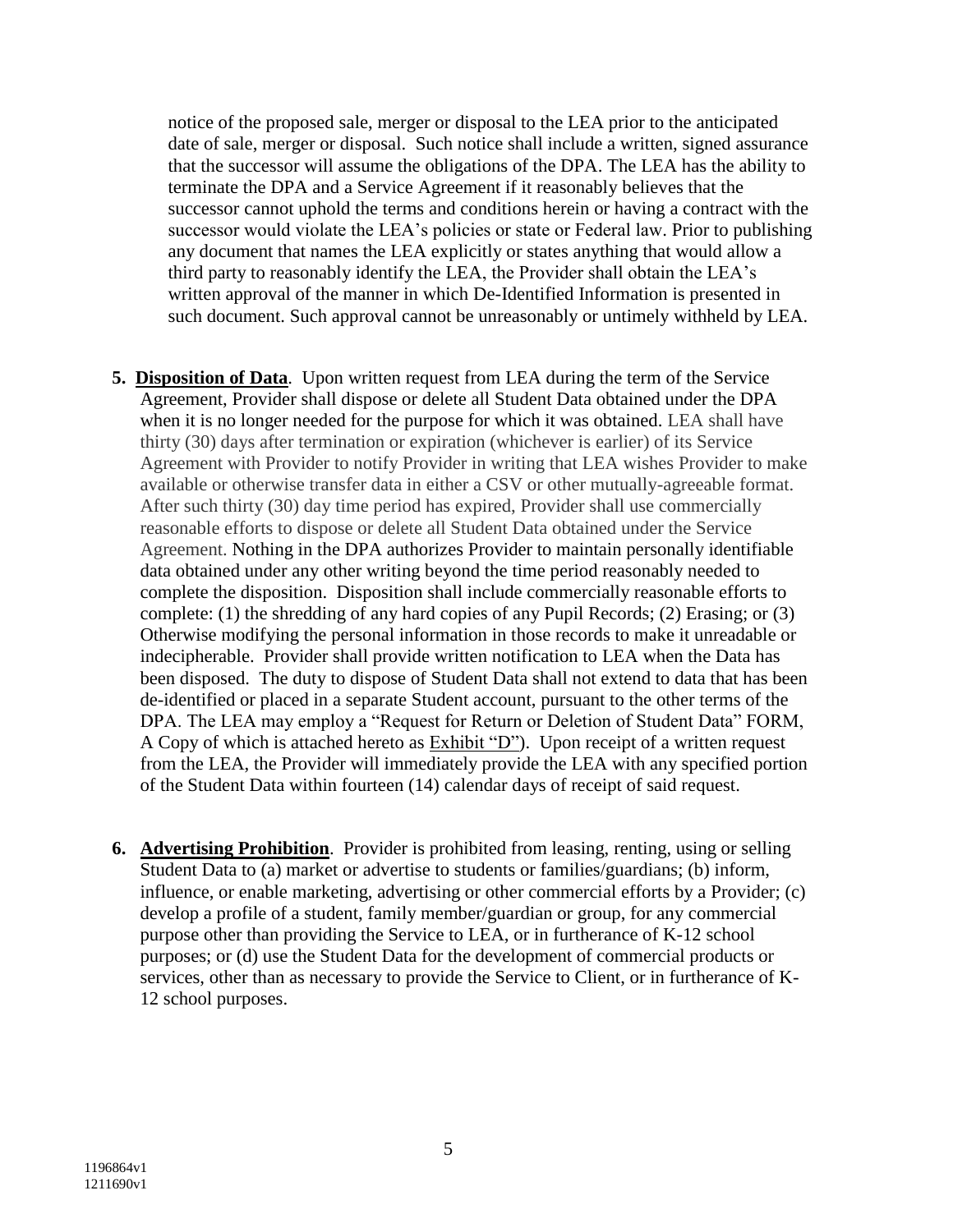#### **ARTICLE V: DATA PROVISIONS**

- **1. Data Security**. The Provider agrees to abide by and maintain adequate data security measures, consistent with industry standards and technology best practices, to protect Student Data from unauthorized disclosure or acquisition by an unauthorized person. The general security duties of Provider are set forth below. Provider may further detail its security programs and measures in Exhibit "F" hereto. These measures shall include, but are not limited to:
	- **a. Passwords and Employee Access**. Provider shall secure usernames, passwords, and any other means of gaining access to the Services or to Student Data, at a level suggested by Article 4.3 of NIST 800-63-3. Provider shall only provide access to Student Data to employees or contractors that are performing the Services. Employees with access to Student Data shall have signed confidentiality agreements regarding said Student Data. All employees with access to Student Records shall pass criminal background checks.
	- **b. Destruction of Data**. Provider shall destroy or delete all Personally Identifiable Data contained in Student Data and obtained under the DPA when it is no longer needed for the purpose for which it was obtained or transfer said data to LEA or LEA's designee, according to a schedule and procedure as the parties may reasonable agree. Nothing in the DPA authorizes Provider to maintain personally identifiable data beyond the time period reasonably needed to complete the disposition.
	- **c. Security Protocols**. Both parties agree to maintain security protocols that meet industry standard practices in the transfer or transmission of any data, including ensuring that data may only be viewed or accessed by parties legally allowed to do so. Provider shall maintain all data obtained or generated pursuant to the Service Agreement in a secure digital environment and not copy, reproduce, or transmit data obtained pursuant to the Service Agreement, except as necessary to:  $(i)$  fulfill the purpose of data requests by LEA,  $(ii)$  perform the Service $(s)$ , or  $(iii)$ fulfill the obligations or exercise any rights contained in this DPA. The foregoing does not limit the ability of the Provider to allow any necessary service providers to view or access data as set forth in Article IV, Section 4.
	- **d. Employee Training**. The Provider shall provide recurring, periodic (no less than annual, with additional sessions as needed throughout the year to address relevant issues/changes, such as (but not necessarily limited to) new or evolving security threats, changes to security protocols or practices, changes to software and/or hardware, identified vulnerabilities, etc.) security training to those of its employees who operate or have access to the system. Such trainings must be tailored to the Provider's business and cover, but not necessarily be limited to, the following topics: common types of attackers (e.g., cyber criminals, hacktivists, government sponsored groups, inside threats, etc.); common types of attacks (e.g., social engineering, spoofing, phishing, etc.) and how the information sought is typically used; identifying threats, avoiding threats, physical security and environmental controls; internal policies and procedures; and safe internet habits.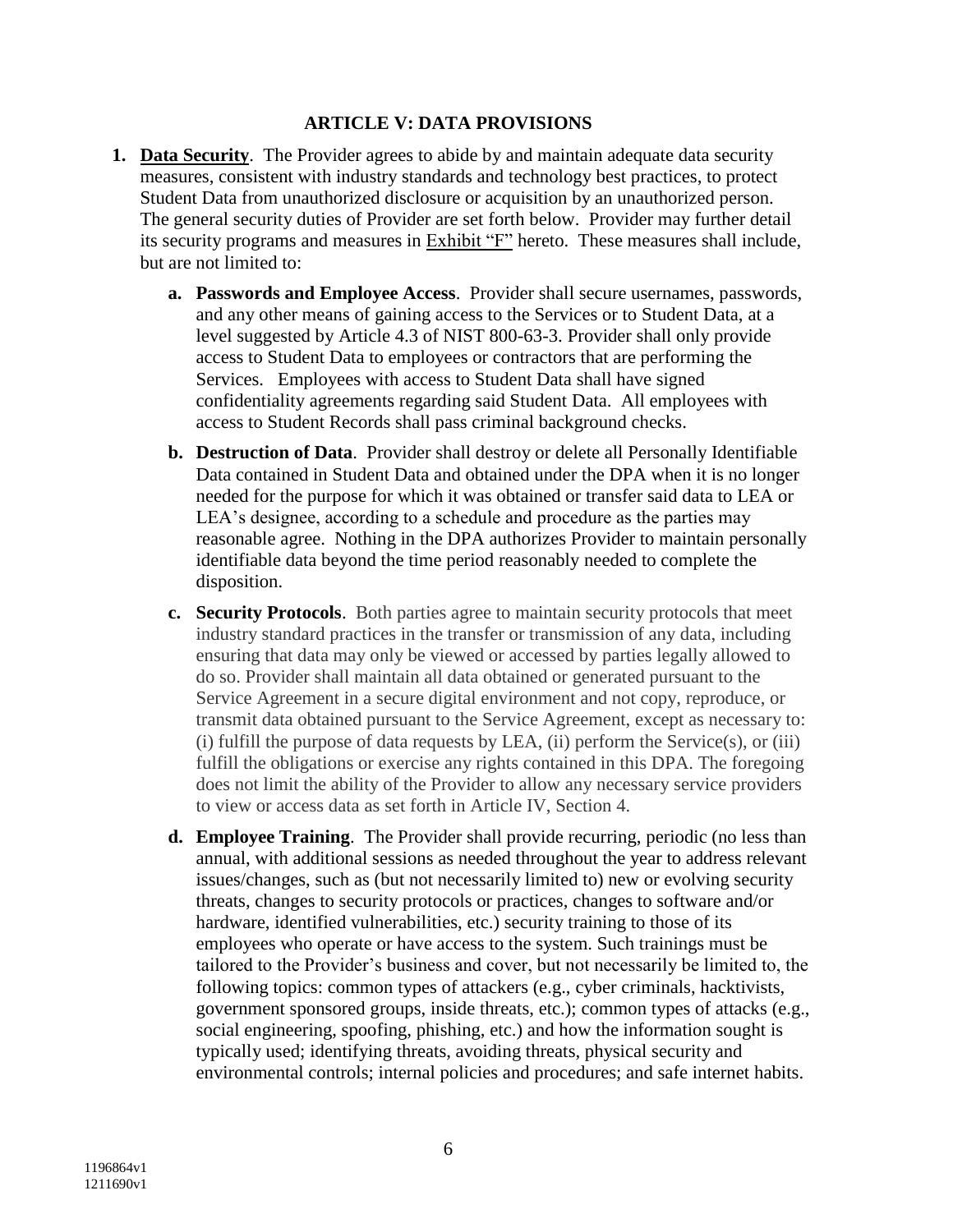Further, Provider shall provide LEA with contact information of an employee who LEA may contact if there are any security concerns or questions.

- **e. Security Technology**. When the service is accessed using a supported web browser, Secure Socket Layer ("SSL"), or equivalent technology shall be employed to protect data from unauthorized access. The service security measures shall include server authentication and data encryption. Provider shall host data pursuant to the DPA in an environment using a firewall that is periodically updated according to industry standards.
- **f. Security Coordinator**. Provider shall provide the name and contact information of Provider's Security Coordinator for the Student Data received pursuant to the DPA.
- **g. Subprocessors Bound**. Provider shall enter into written agreements whereby Subprocessors agree to secure and protect Student Data in a manner consistent with the terms of this Article V. Provider shall periodically conduct or review compliance monitoring and assessments of Subprocessors to determine their compliance with this Article.
- **h. Periodic Risk Assessment**. Provider further acknowledges and agrees to conduct periodic risk assessments and remediate any identified security and privacy vulnerabilities in a timely manner.
- **i. Backups.** Provider agrees to maintain backup copies, backed up at least regularly, of Student Data in case of Provider's system failure or any other unforeseen event resulting in loss of Student Data or any portion thereof.
- **j.** Audits. Upon receipt of a written request from the LEA with reasonable advance written notice to Provider, the Provider will allow the LEA to audit the security and privacy measures that are in place to ensure protection of the Student Record or any portion thereof, subject to reasonable time and manner restrictions. The Provider will cooperate reasonably with the LEA and any state or federal agency with oversight authority/jurisdiction in connection with any audit or investigation of the Provider and/or delivery of Services to students and/or LEA, and shall provide reasonable access to the Provider's facilities, staff, agents and LEA's Student Data and all records pertaining to the Provider, LEA and delivery of Services to the Provider. To the extent allowed by law, all information exchanged during such audit and findings of such audit shall be the confidential information of Provider.
- **k. New Hampshire Specific Data Security Requirements.** The Provider agrees to the following privacy and security standards from "the Minimum Standards for Privacy and Security of Student and Employee Data" from the New Hampshire Department of Education. Specifically, the Provider agrees to:
	- (1) Limit system access to the types of transactions and functions that authorized users, such as students, parents, and LEA are permitted to execute;
	- (2) Limit unsuccessful logon attempts;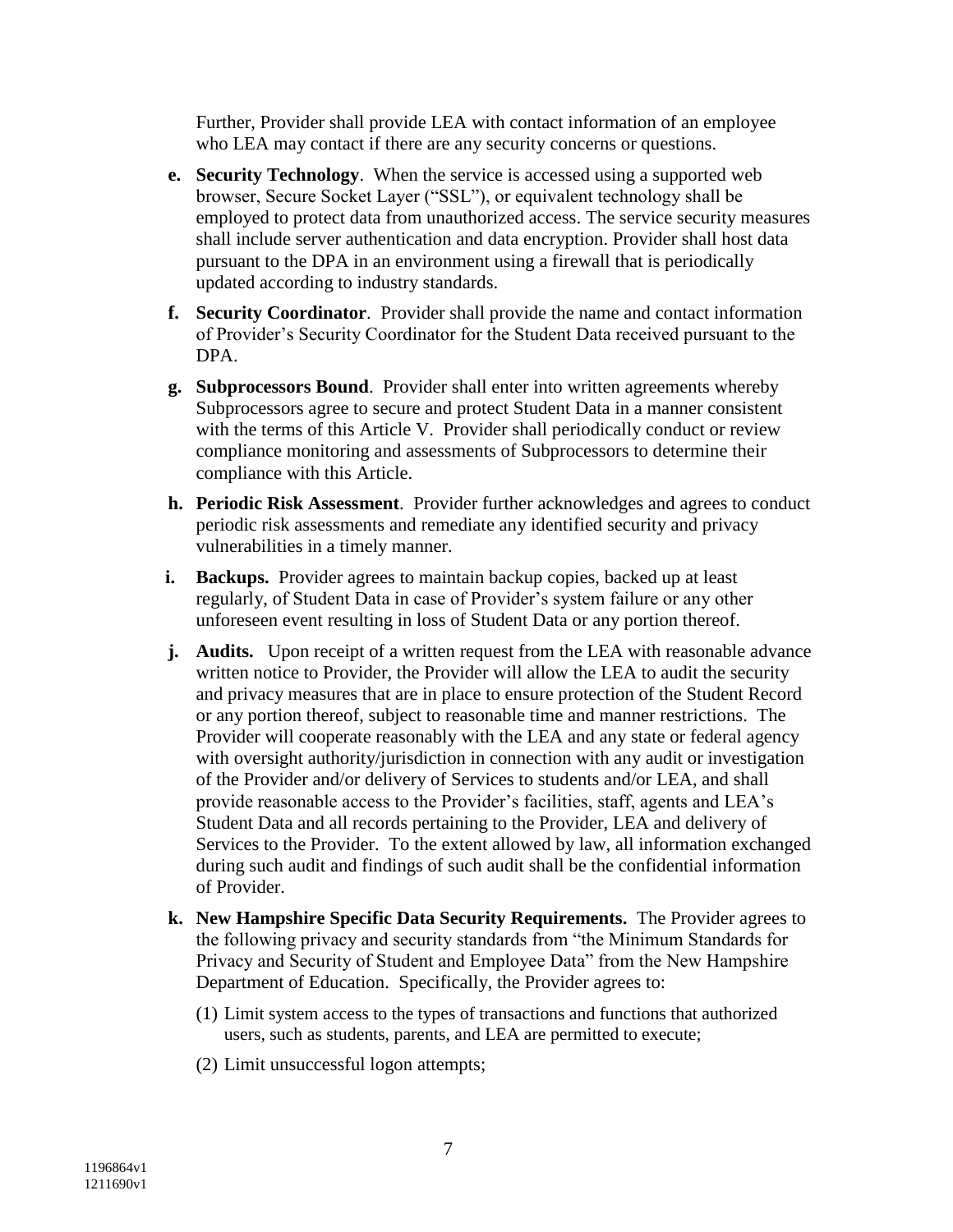- (3) Employ cryptographic mechanisms to protect the confidentiality of remote access sessions;
- (4) Authorize wireless access prior to allowing such connections;
- (5) Create and retain system audit logs and records to the extent needed to enable the monitoring, analysis, investigation, and reporting of unlawful or unauthorized system activity;
- (6) Ensure that the actions of individual system users can be uniquely traced to those users so they can be held accountable for their actions;
- (7) Establish and maintain baseline configurations and inventories of organizational systems (including hardware, software, firmware, and documentation) throughout the respective system development life cycles;
- (8) Restrict, disable, or prevent the use of nonessential programs, functions, ports, protocols, and services;
- (9) Enforce a minimum password complexity and change of characters when new passwords are created;
- (10) Perform maintenance on organizational systems;
- (11) Provide controls on the tools, techniques, mechanisms, and personnel used to conduct system maintenance;
- (12) Ensure equipment removed for off-site maintenance is sanitized of any Student Data in accordance with NIST SP 800-88 Revision 1;
- (13) Protect (i.e., physically control and securely store) system media containing Student Data, both paper and digital;
- (14) Sanitize or destroy system media containing Student Data in accordance with NIST SP 800-88 Revision 1 before disposal or release for reuse;
- (15) Control access to media containing Student Data and maintain accountability for media during transport outside of controlled areas;
- (16) Periodically assess the security controls in organizational systems to determine if the controls are effective in their application and develop and implement plans of action designed to correct deficiencies and reduce or eliminate vulnerabilities in organizational systems;
- (17) Monitor, control, and protect communications (i.e., information transmitted or received by organizational systems) at the external boundaries and key internal boundaries of organizational systems;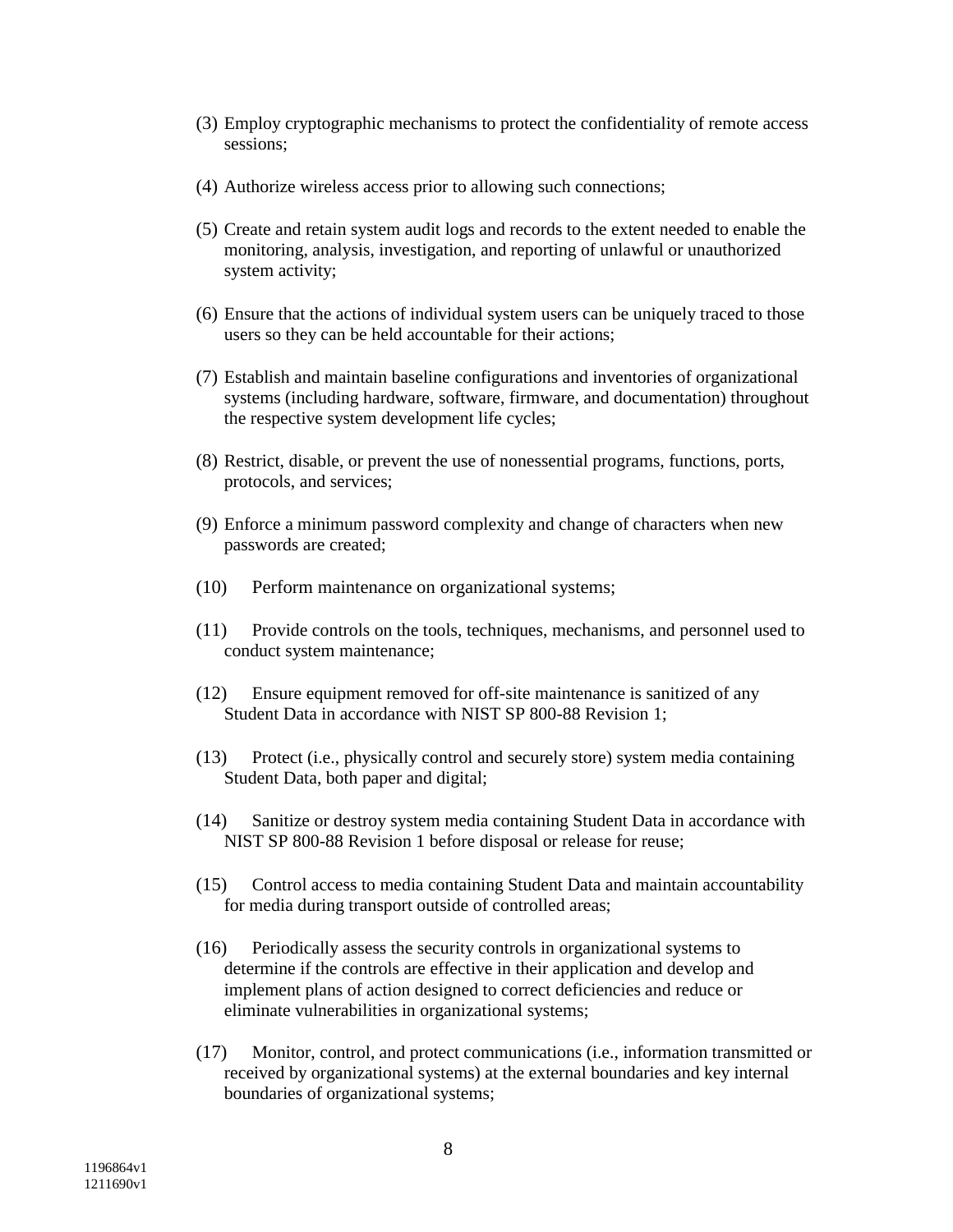- (18) Deny network communications traffic by default and allow network communications traffic by exception (i.e., deny all, permit by exception);
- (19) Protect the confidentiality of Student Data at rest;
- (20) Identify, report, and correct system flaws in a timely manner;
- (21) Provide protection from malicious code (i.e. Antivirus and Antimalware) at designated locations within organizational systems;
- (22) Monitor system security alerts and advisories and take action in response; and
- (23) Update malicious code protection mechanisms when new releases are available.
- **2. Data Breach**. In the event that Student Data is accessed or obtained by an unauthorized individual, Provider shall provide notification to LEA as soon as practicable and no later than within twenty (20) days from when Provider confirms or reasonably believes that a Data Breach has occurred. Provider shall follow the following process:
	- **a.** The security breach notification shall be written in plain language, shall be titled "Notice of Data Breach," and shall present the information described herein under the following headings: "What Happened," "What Information Was Involved," "When it Occurred," "What We Are Doing," "What You Can Do," and "For More Information." Additional information may be provided as a supplement to the notice.
	- **b.** The security breach notification described in Section 2(a) shall include, at a minimum, to the extent known by Provider at the time, the following information:
		- **i.** The name and contact information of the reporting LEA subject to this section.
		- **ii.** A list of the types of personal information that were or are reasonably believed to have been the subject of a breach.
		- **iii.** If the information is possible to determine at the time the notice is provided, then either (1) the date of the breach, (2) the estimated date of the breach, or (3) the date range within which the breach occurred. The notification shall also include the date of the notice.
		- **iv.** Whether the notification was delayed as a result of a law enforcement investigation, if that information is possible to determine at the time the notice is provided.
		- **v.** A general description of the breach incident, if that information is possible to determine at the time the notice is provided.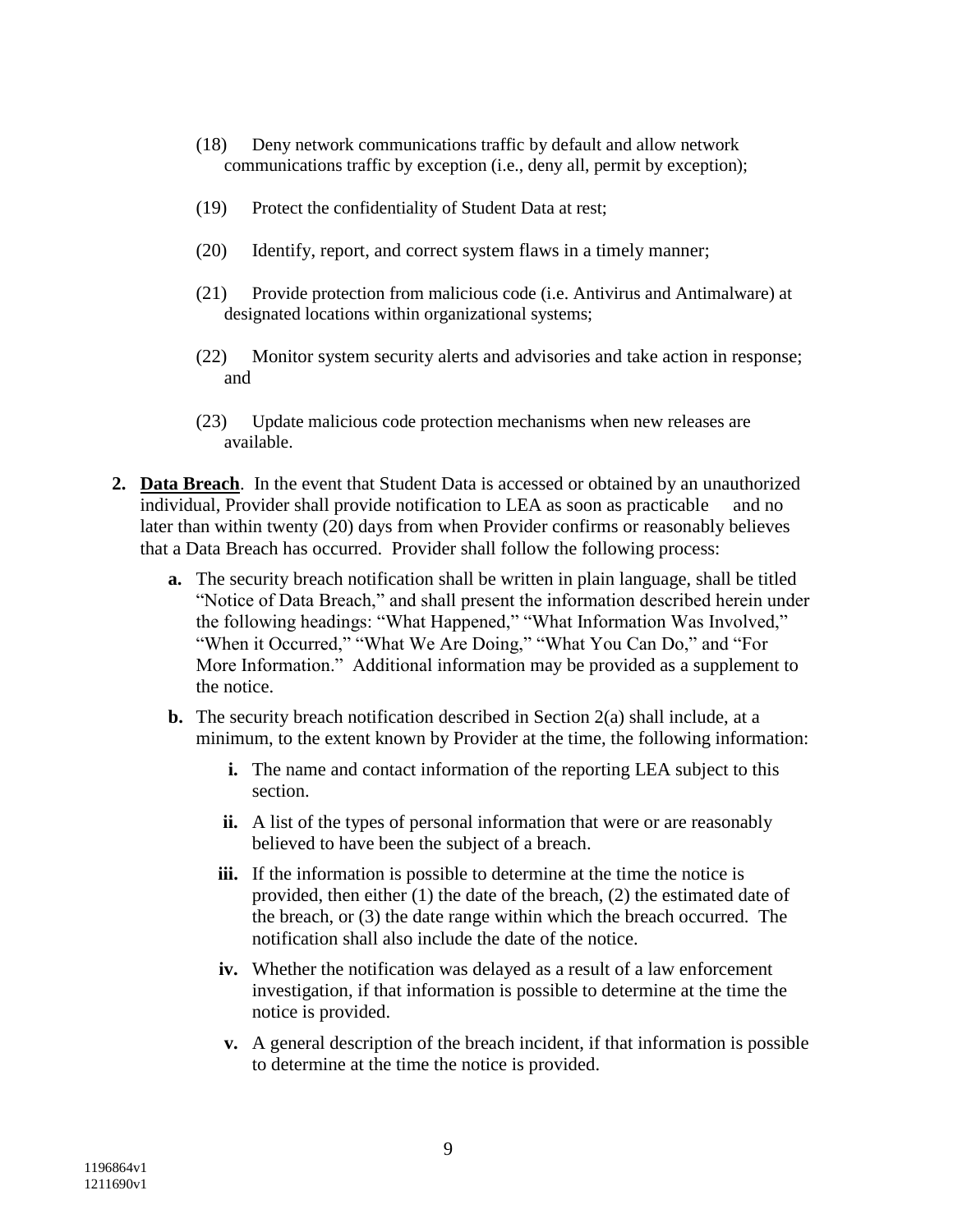- **vi.** The estimated number of students and teachers affected by the breach, if any.
- **c.** At LEA's discretion, the security breach notification may also include any of the following:
	- **i.** Information about what the agency has done to protect individuals whose information has been breached.
	- **ii.** Advice on steps that the person whose information has been breached may take to protect himself or herself.
- **d.** Provider agrees to adhere to all requirements in the New Hampshire Data Breach law and in federal law with respect to a data breach related to the Student Data, including, when appropriate or required, the required responsibilities and procedures for notification and mitigation of any such data breach.
- **e.** Provider further acknowledges and agrees to have a written incident response plan that reflects best practices and is consistent with industry standards and federal and state law for responding to a data breach, breach of security, privacy incident or unauthorized acquisition or use of Student Data or any portion thereof, including personally identifiable information and agrees to provide LEA, upon request, with a copy of said written incident response plan.
- **f.** If LEA requests Provider's assistance providing notice of unauthorized access, and such assistance is not unduly burdensome to Provider, Provider shall notify the affected parent, legal guardian or eligible pupil of the unauthorized access, which shall include the information listed in subsections (b) and (c) above.

# **ARTICLE VI: MISCELLANEOUS**

- **1. Term**. The Provider shall be bound by this DPA for so long as the Provider maintains any Student Data. Notwithstanding the foregoing, Provider agrees to be bound by the terms and obligations of this DPA for three (3) years.
- **2. Termination**. In the event that either party seeks to terminate this DPA, they may do so by mutual written consent and as long as any service agreement or terms of service, to the extent one exists, has lapsed or has been terminated.

Either party shall have the right to terminate the DPA and Service Agreement in the event of a material breach of the terms of this DPA by the other party.

- **3. Effect of Termination Survival**. If the DPA is terminated, the Provider shall destroy all of LEA's data pursuant to Article V, section 1(b).
- **4. Priority of Agreements**. This DPA shall govern the treatment of student records in order to comply with the privacy protections, including those found in FERPA, IDEA. COPPA, PPRA, RSA 189:1-e and 189:65-69; RSA 186; NH Admin. Code Ed. 300 and NH Admin. Code Ed. 1100. In the event there is conflict between the terms of the DPA and any other writing, such as service agreement or with any other bid/RFP, terms of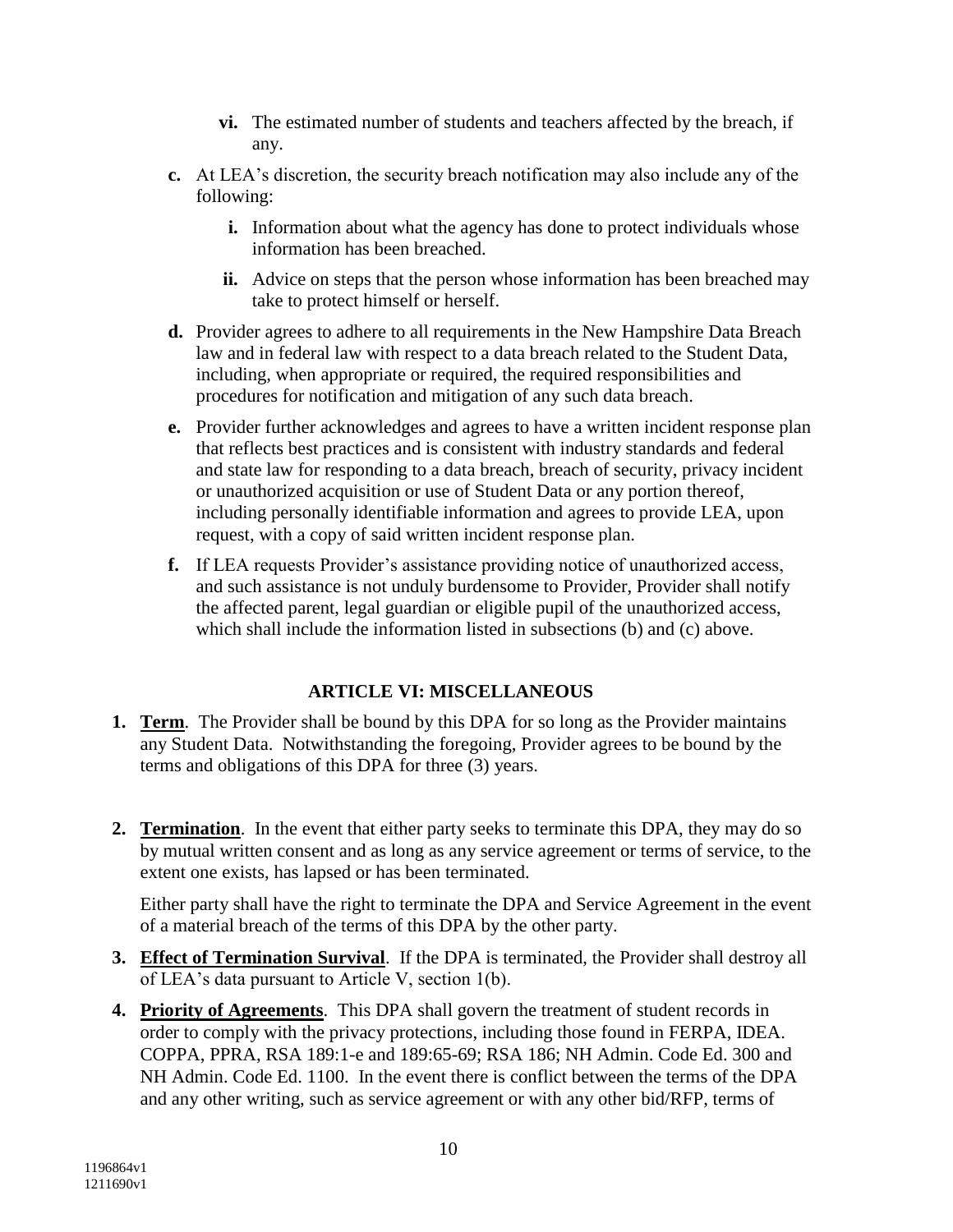service, privacy policy, license agreement, or writing, the terms of this DPA shall apply and take precedence. Except as described in this paragraph herein, all other provisions of any other agreement shall remain in effect.

**5. Notice**. All notices or other communication required or permitted to be given hereunder must be in writing and given by personal delivery, facsimile or e-mail transmission (if contact information is provided for the specific mode of delivery), or first class mail, postage prepaid, sent to the designated representatives below.

The designated representative for the Provider for this Agreement is:

Name Liminex, Inc. dba GoGuardian Title Legal Department Address 2030 E Maple Ave El Segundo, CA 90245 Telephone \_ Email legal@goguardian.com

The designated representative for the LEA for this Agreement is:

Cheryl A Covil, Business Administrator SAU 7, 21 Academy Street Colebrook, NH 03576 603-237-5571 ccovill@sau7.org

- **6. Entire Agreement**. This DPA constitutes the entire agreement of the parties relating to the subject matter hereof and supersedes all prior communications, representations, or agreements, oral or written, by the parties relating thereto. This DPA may be amended and the observance of any provision of this DPA may be waived (either generally or in any particular instance and either retroactively or prospectively) only with the signed written consent of both parties. Neither failure nor delay on the part of any party in exercising any right, power, or privilege hereunder shall operate as a waiver of such right, nor shall any single or partial exercise of any such right, power, or privilege preclude any further exercise thereof or the exercise of any other right, power, or privilege.
- **7. Severability**. Any provision of this DPA that is prohibited or unenforceable in any jurisdiction shall, as to such jurisdiction, be ineffective to the extent of such prohibition or unenforceability without invalidating the remaining provisions of this DPA, and any such prohibition or unenforceability in any jurisdiction shall not invalidate or render unenforceable such provision in any other jurisdiction. Notwithstanding the foregoing, if such provision could be more narrowly drawn so as not to be prohibited or unenforceable in such jurisdiction while, at the same time, maintaining the intent of the parties, it shall, as to such jurisdiction, be so narrowly drawn without invalidating the remaining provisions of this DPA or affecting the validity or enforceability of such provision in any other jurisdiction.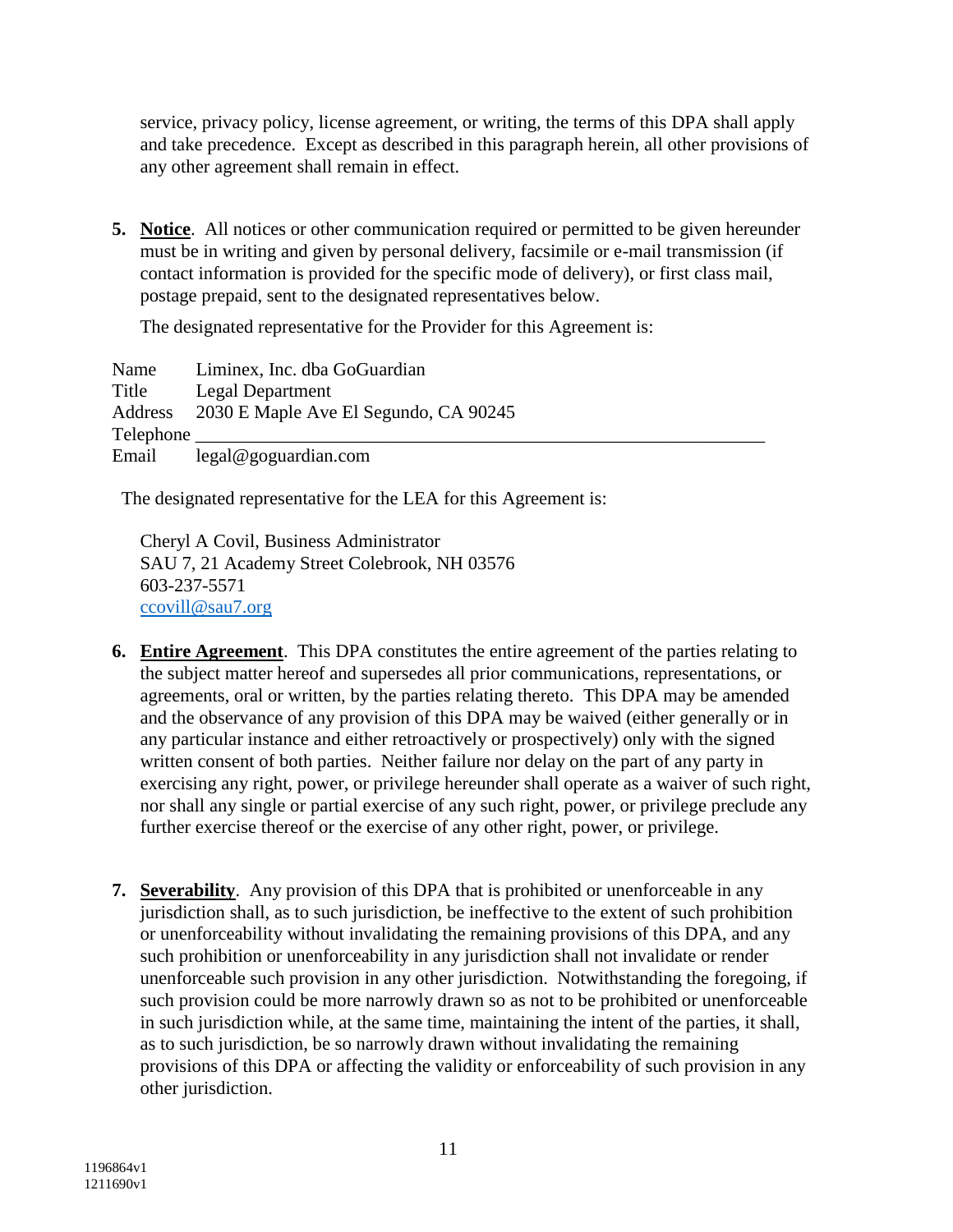- **8. Governing Law; Venue and Jurisdiction**. THIS DPA WILL BE GOVERNED BY AND CONSTRUED IN ACCORDANCE WITH THE LAWS OF THE STATE OF NEW HAMPSHIRE, WITHOUT REGARD TO CONFLICTS OF LAW PRINCIPLES. EACH PARTY CONSENTS AND SUBMITS TO THE SOLE AND EXCLUSIVE JURISDICTION TO THE STATE AND FEDERAL COURTS OF COOS COUNTY FOR ANY DISPUTE ARISING OUT OF OR RELATING TO THIS DPA OR THE TRANSACTIONS CONTEMPLATED HEREBY.
- **9. Authority.** Provider represents that it is authorized to bind to the terms of this Agreement, including confidentiality and destruction of Student Data and any portion thereof contained therein, all related or associated institutions, individuals, employees or contractors who may have access to the Student Data and/or any portion thereof, or may own, lease or control equipment or facilities of any kind where the Student Data and portion thereof stored, maintained or used in any way.
- **10. Waiver**. No delay or omission of the LEA to exercise any right hereunder shall be construed as a waiver of any such right and the LEA reserves the right to exercise any such right from time to time, as often as may be deemed expedient.
- **11. Multiple Counterparts:** This Agreement may be executed in any number of identical counterparts. If so executed, each of such counterparts shall constitute this Agreement. In proving this Agreement, it shall not be necessary to produce or account for more than one such counterpart.

[*Signature Page Follows*]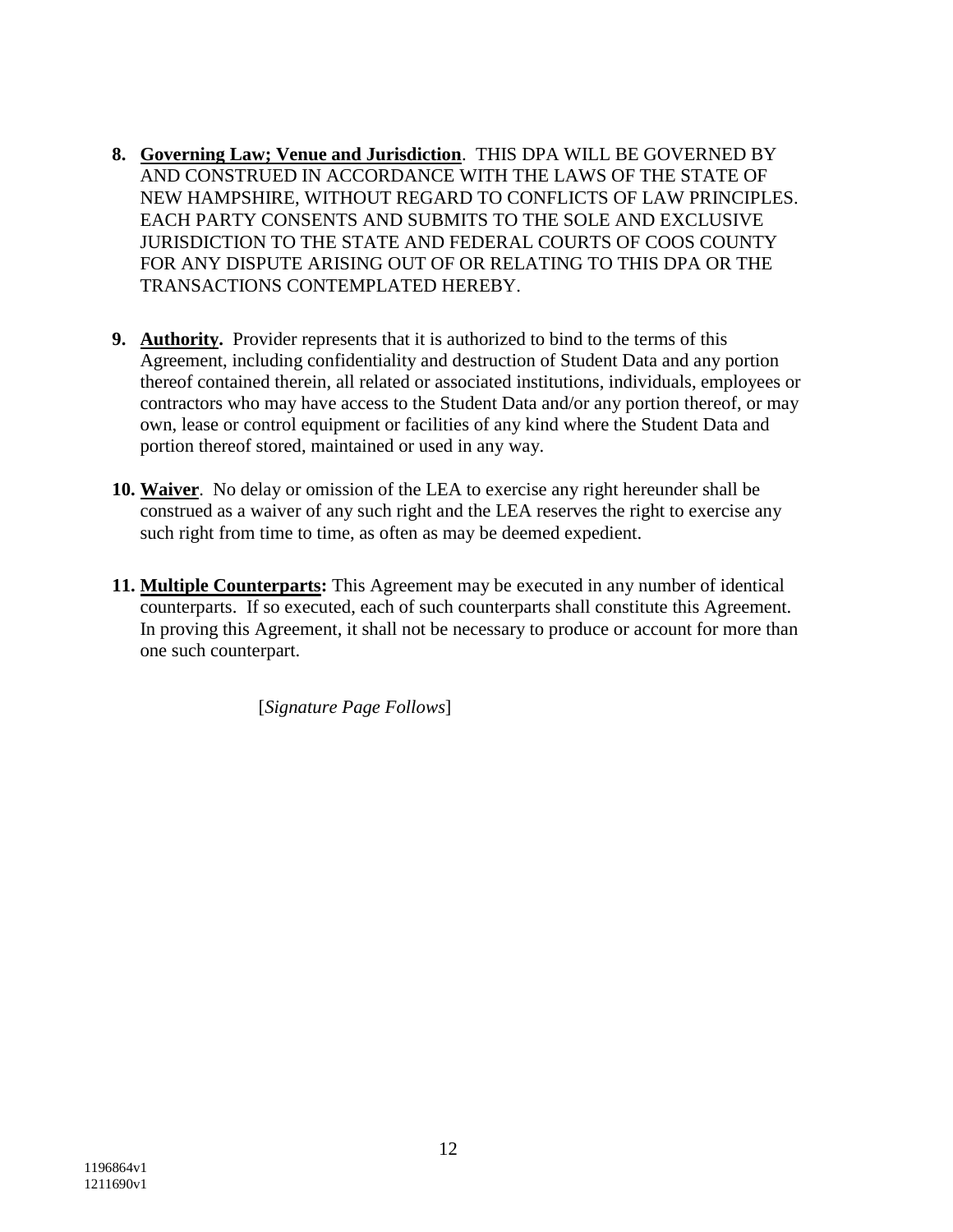**IN WITNESS WHEREOF,** the parties have executed this New Hampshire Student Data Privacy Agreement as of the last day noted below.

| $_{\text{Date:}}$ 5/4/2021        |
|-----------------------------------|
| Title/Position: IT DIrector       |
|                                   |
|                                   |
| $_{\text{Date:}}$ May 4, 2021     |
| Title/Position: Corporate Counsel |
|                                   |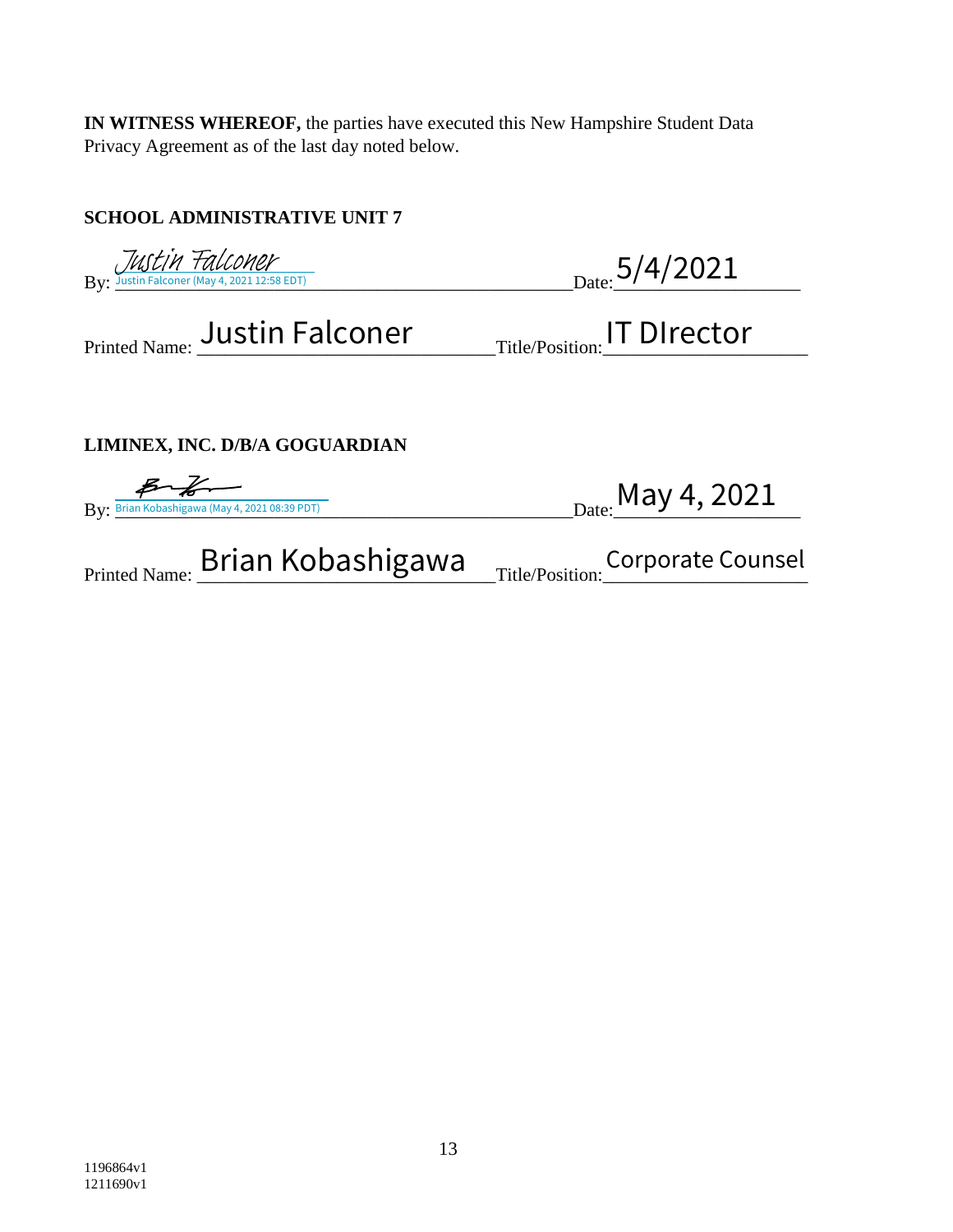# **EXHIBIT "A"**

### DESCRIPTION OF SERVICES

-GoGuardian Admin: Content-filtering and alerting

-GoGuardian Beacon: Suicide and self-harm alert and notification tool

-GoGuardian DNS: Network-level filtering

-GoGuardian Gateway: Device-level filtering

-GoGuardian Fleet: Device management

-GoGuardian Teacher: Classroom management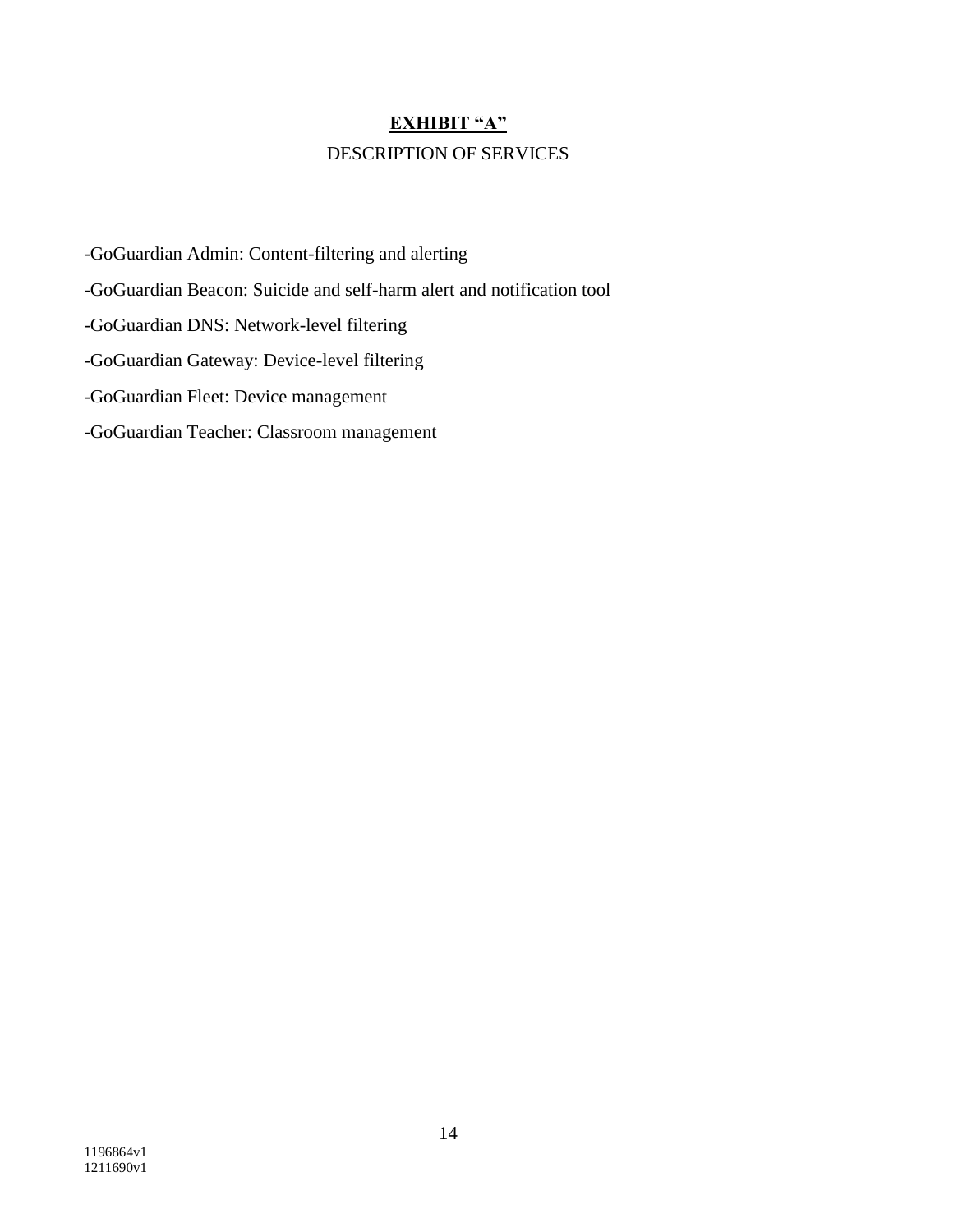# **EXHIBIT "B"**

# SCHEDULE OF DATA

 $\mathbf{r}$ 

| <b>Category of Data</b>                       | <b>Elements</b>                                                                         | Check if used by<br>your system                                                            |
|-----------------------------------------------|-----------------------------------------------------------------------------------------|--------------------------------------------------------------------------------------------|
| Application<br><b>Technology Meta</b><br>Data | IP Addresses of users,<br>Use of cookies etc.                                           | Х                                                                                          |
|                                               | Other application<br>technology meta data-<br>Please specify:                           |                                                                                            |
| <b>Application Use</b><br><b>Statistics</b>   | Meta data on user<br>interaction with<br>application                                    | X                                                                                          |
|                                               | Standardized test scores                                                                |                                                                                            |
|                                               | Observation data                                                                        |                                                                                            |
| Assessment                                    | Other assessment data-<br>Please specify:                                               |                                                                                            |
|                                               |                                                                                         |                                                                                            |
|                                               | Student school (daily)<br>attendance data                                               |                                                                                            |
| Attendance                                    | Student class attendance<br>data                                                        | Х                                                                                          |
| Communications                                | Online communications<br>that are captured<br>(emails, blog entries)                    | X<br>(including, student-<br>teacher chats in chat<br>feature of<br>GoGuardian<br>Teacher) |
|                                               | Conduct or behavioral                                                                   |                                                                                            |
| Conduct                                       | data                                                                                    |                                                                                            |
|                                               | Date of Birth                                                                           |                                                                                            |
|                                               | Place of Birth                                                                          |                                                                                            |
|                                               | Gender                                                                                  |                                                                                            |
|                                               | Ethnicity or race                                                                       |                                                                                            |
| Demographics                                  | Language information<br>(native, preferred or<br>primary language<br>spoken by student) |                                                                                            |
|                                               | Other demographic<br>information-Please<br>specify:                                     |                                                                                            |
|                                               | Student school                                                                          | X                                                                                          |
|                                               | enrollment<br>Student grade level                                                       | X                                                                                          |
| Enrollment                                    | Homeroom                                                                                |                                                                                            |
|                                               | Guidance counselor                                                                      |                                                                                            |
|                                               | Specific curriculum<br>programs                                                         |                                                                                            |
|                                               | Year of graduation                                                                      |                                                                                            |

|                                       | Other enrollment                                             |                                 |
|---------------------------------------|--------------------------------------------------------------|---------------------------------|
|                                       | information-Please<br>specify:                               |                                 |
|                                       |                                                              |                                 |
|                                       | <b>Address</b>                                               |                                 |
| Parent/Guardian                       | Email                                                        | X                               |
| Contact Information                   | Phone                                                        | $\mathbf x$                     |
|                                       |                                                              |                                 |
| Parent/Guardian ID                    | Parent ID number<br>(created to link parents<br>to students) | X                               |
|                                       |                                                              |                                 |
| Parent/Guardian<br>Name               | First and/or Last                                            | X                               |
|                                       | Student scheduled                                            | X                               |
| Schedule                              | courses                                                      |                                 |
|                                       | Teacher names                                                | X                               |
|                                       |                                                              |                                 |
|                                       | English language learner<br>information                      |                                 |
|                                       | Low income status                                            |                                 |
|                                       | Medical alerts                                               |                                 |
|                                       | Student disability                                           |                                 |
|                                       | information                                                  |                                 |
| Special Indicator                     | Specialized education<br>services (IEP or 504)               |                                 |
|                                       | Living situations<br>(homeless/foster care)                  |                                 |
|                                       | Other indicator                                              |                                 |
|                                       | information-Please<br>specify:                               |                                 |
| <b>Category of Data</b>               | <b>Elements</b>                                              | Check if used by<br>your system |
|                                       | Address                                                      |                                 |
| <b>Student Contact</b><br>Information | Email                                                        | X                               |
|                                       | Phone                                                        |                                 |
|                                       |                                                              |                                 |
|                                       | Local (School district)<br>ID number                         |                                 |
|                                       | State ID number                                              |                                 |
| <b>Student Identifiers</b>            | Vendor/App assigned<br>student ID number                     |                                 |
|                                       | Student app username                                         |                                 |
|                                       | Student app passwords                                        |                                 |
|                                       |                                                              |                                 |
| <b>Student Name</b>                   | First and/or Last                                            | X                               |
|                                       |                                                              |                                 |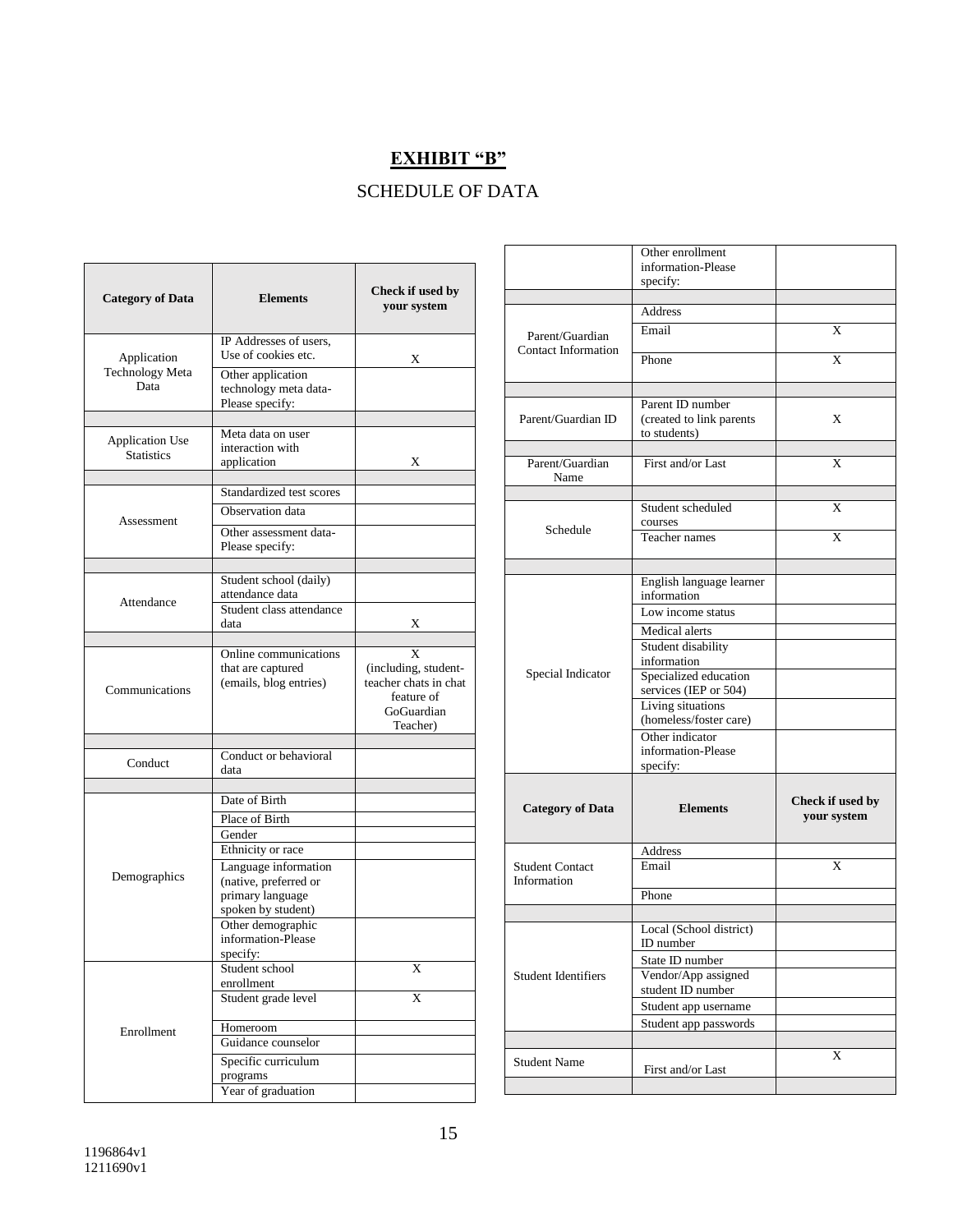| Student In App<br>Performance        | Program/application<br>performance (typing)<br>program-student types<br>60 wpm, reading<br>program-student reads<br>below grade level) |  |
|--------------------------------------|----------------------------------------------------------------------------------------------------------------------------------------|--|
|                                      |                                                                                                                                        |  |
| <b>Student Program</b><br>Membership | Academic or<br>extracurricular activities<br>a student may belong to<br>or participate in                                              |  |
|                                      |                                                                                                                                        |  |
| <b>Student Survey</b><br>Responses   | Student responses to<br>surveys or<br>questionnaires                                                                                   |  |
|                                      |                                                                                                                                        |  |
| Student work                         | Student generated<br>content; writing, pictures<br>etc.<br>Other student work data                                                     |  |
|                                      | -Please specify:                                                                                                                       |  |
|                                      |                                                                                                                                        |  |
| Transcript                           | Student course grades                                                                                                                  |  |
|                                      | Student course data                                                                                                                    |  |
|                                      | Student course                                                                                                                         |  |
|                                      | grades/performance<br>scores                                                                                                           |  |
|                                      |                                                                                                                                        |  |

|                | Other transcript data -<br>Please specify:                                                             |                                                                                                                                                                                                      |
|----------------|--------------------------------------------------------------------------------------------------------|------------------------------------------------------------------------------------------------------------------------------------------------------------------------------------------------------|
| Transportation | Student bus assignment<br>Student pick up and/or<br>drop off location<br>Student bus card ID<br>number |                                                                                                                                                                                                      |
|                | Other transportation data<br>-Please specify:                                                          |                                                                                                                                                                                                      |
|                |                                                                                                        |                                                                                                                                                                                                      |
| Other          | Please list each<br>additional data element<br>used, stored or collected<br>by your application        | GoGuardian's<br>then-current<br>Product<br>Privacy Policy<br>(https://www.gogua<br>r<br>dian.com/productPri<br>vacy.html)<br>describes<br>the Student Data<br>and other<br>information<br>collected. |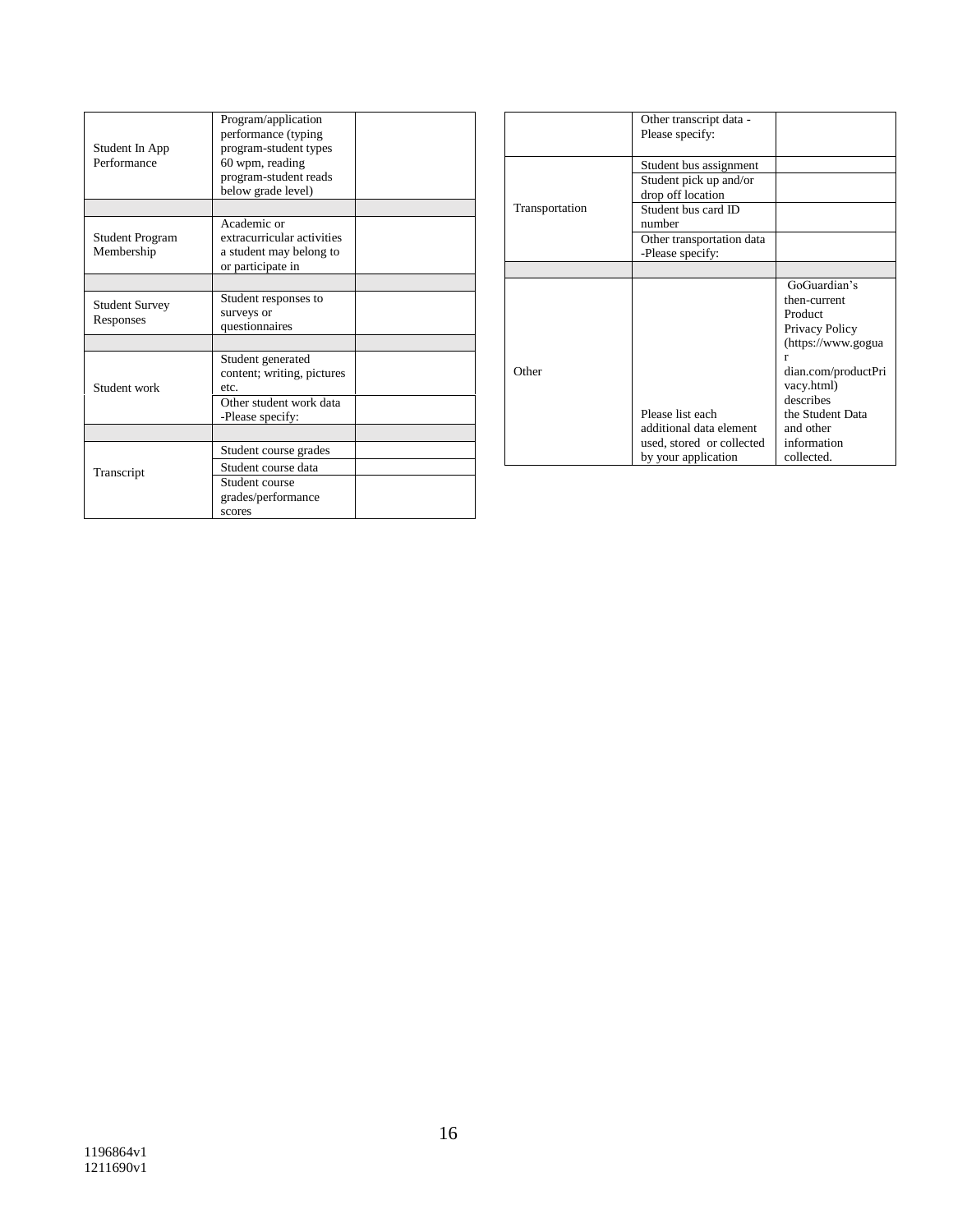### **EXHIBIT "C"**

#### **DEFINITIONS**

**De-Identifiable Information (DII):** De-Identification refers to the process by which the Vendor removes or obscures any Personally Identifiable Information ("PII") from student records in a way that removes or minimizes the risk of disclosure of the identity of the individual and information about them. The Provider's specific steps to de-identify the data will depend on the circumstances, but should be appropriate to protect students. Some potential disclosure limitation methods are blurring, masking, and perturbation. De-identification should ensure that any information when put together cannot indirectly identify the student, not only from the viewpoint of the public, but also from the vantage of those who are familiar with the individual.

**NIST 800-63-3**: Draft National Institute of Standards and Technology ("NIST") Special Publication 800-63-3 Digital Authentication Guideline.

**Personally Identifiable Information (PII):** The terms "Personally Identifiable Information" or "PII" shall include, but are not limited to, student data, metadata, and user or pupil-generated content obtained by reason of the use of Provider's software, website, service, or app, including mobile apps, whether gathered by Provider or provided by LEA or its users, students, or students' parents/guardians. PII includes, without limitation, at least the following:

| <b>First Name</b>             | Home Address                  |
|-------------------------------|-------------------------------|
| Last Name                     | Subject                       |
| <b>Telephone Number</b>       | Email Address                 |
| Discipline Records            | <b>Test Results</b>           |
| <b>Special Education Data</b> | Juvenile Dependency Records   |
| Grades                        | Evaluations                   |
| <b>Criminal Records</b>       | <b>Medical Records</b>        |
| <b>Health Records</b>         | <b>Social Security Number</b> |
| <b>Biometric Information</b>  | Disabilities                  |
| Socioeconomic Information     | <b>Food Purchases</b>         |
| <b>Political Affiliations</b> | Religious Information         |
| <b>Text Messages</b>          | Documents                     |
| <b>Student Identifiers</b>    | <b>Search Activity</b>        |
| <b>Photos</b>                 | Voice Recordings              |
| Videos                        | Date of Birth                 |
| Grade                         | Classes                       |
| Place of birth                | Social Media Address          |
| Unique pupil identifier       |                               |

Credit card account number, insurance account number, and financial services account number Name of the student's parents or other family members

#### General Categories:

Indirect Identifiers: Any information that, either alone or in aggregate, would allow a reasonable person to be able to identify a student to a reasonable certainty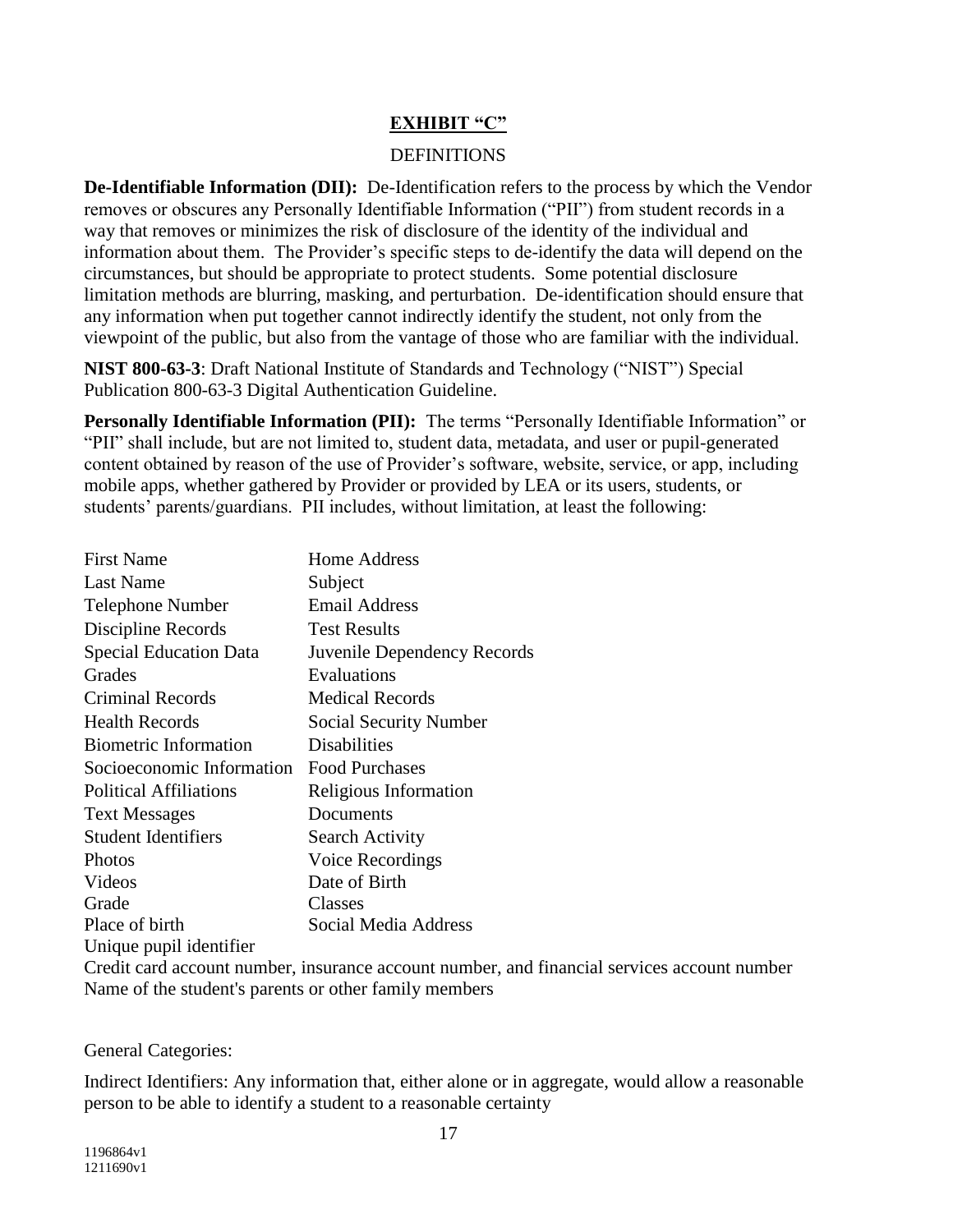Information in the Student's Educational Record

Information in the Student's Email

**Provider:** For purposes of the DPA, the term "Provider" means provider of digital educational software or services, including cloud-based services, for the digital storage, management, and retrieval of pupil records.

**Pupil Generated Content:** The term "pupil-generated content" means materials or content created by a pupil during and for the purpose of education including, but not limited to, essays, research reports, portfolios, creative writing, music or other audio files, photographs, videos, and account information that enables ongoing ownership of pupil content.

**Pupil Records:** Means both of the following: (1) Any information that directly relates to a pupil that is maintained by LEA and (2) any information acquired directly from the pupil through the use of instructional software or applications assigned to the pupil by a teacher or other local educational LEA employee.

**School Official**: For the purposes of this Agreement and pursuant to 34 CFR 99.31 (B), a School Official is a contractor that: (1) Performs an institutional service or function for which the agency or institution would otherwise use employees; (2) Is under the direct control of the agency or institution with respect to the use and maintenance of education records; and (3) Is subject to 34 CFR 99.33(a) governing the use and re-disclosure of personally identifiable information from student records. The definition of "school official" encompasses the definition of "authorized school personnel" under 603 CMR 23.02.

**Student Data:** Student Data includes any data, whether gathered by Provider or provided by LEA or its users, students, or students' parents/guardians, that is descriptive of the student including, but not limited to, information in the student's educational record or email, first and last name, home address, telephone number, email address, or other information allowing online contact, discipline records, videos, test results, special education data, juvenile dependency records, grades, evaluations, criminal records, medical records, health records, social security numbers, biometric information, disabilities, socioeconomic information, food purchases, political affiliations, religious information, text messages, documents, the name of the student's parents or other family members, place of birth, social media address, unique pupil identifier, and credit card account number, insurance account number, and financial services account number, student identifiers, search activity, photos, voice recordings or geolocation information. Student Data shall constitute Pupil Records for the purposes of this Agreement, and for the purposes of New Hampshire and Federal laws and regulations. Student Data as specified in Exhibit B is confirmed to be collected or processed by the Provider pursuant to the Services. Student Data shall not constitute that information that has been anonymized or de-identified, or anonymous usage data regarding a student's use of Provider's services.

**Subscribing LEA:** An LEA that was not party to the original Services Agreement and who accepts the Provider's General Offer of Privacy Terms.

**Subprocessor:** For the purposes of this Agreement, the term "Subprocessor" (sometimes referred to as the "Subcontractor") means a party other than LEA or Provider, who Provider uses for data collection, analytics, storage, or other service to operate and/or improve its software, and who has access to PII.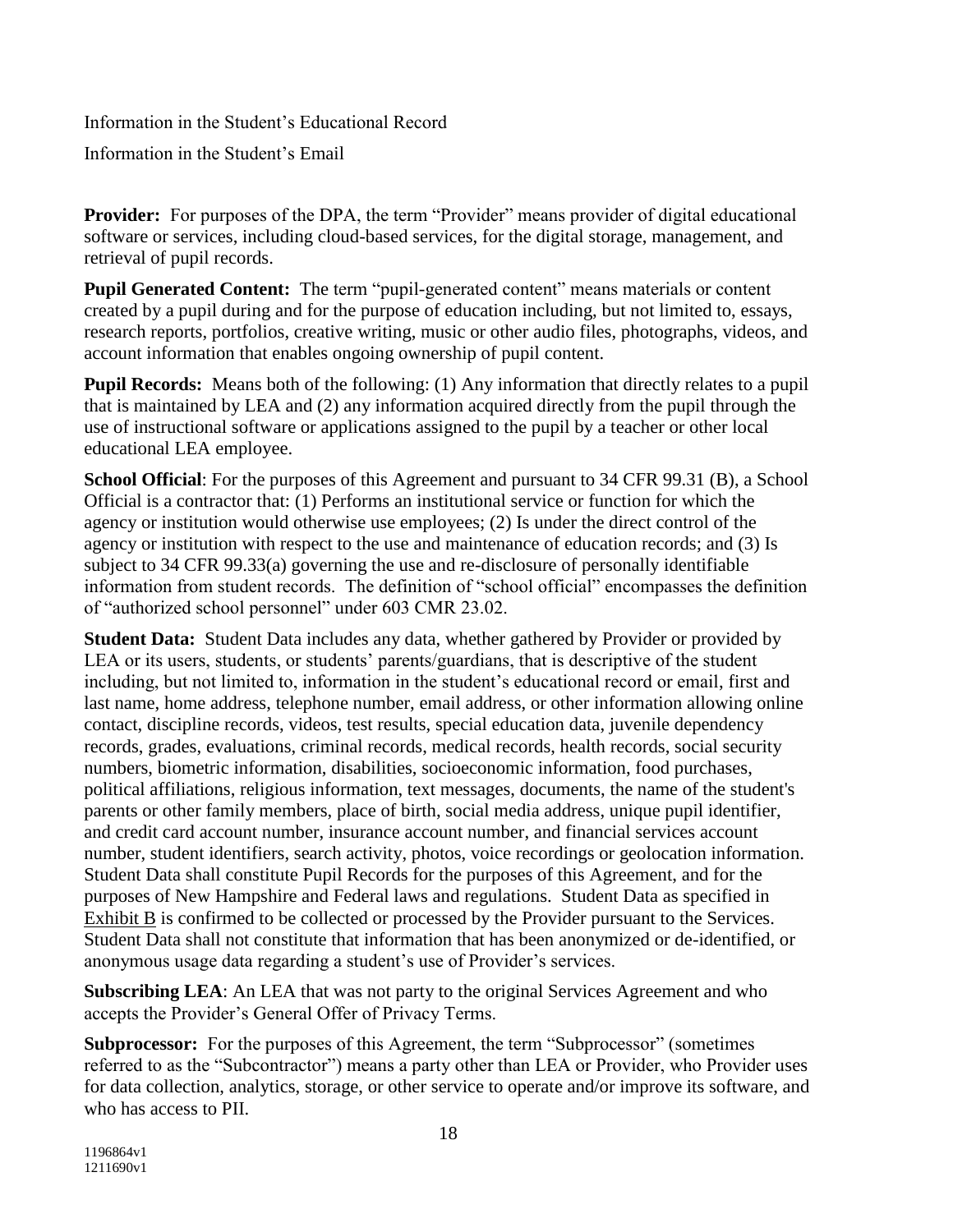**Targeted Advertising**: Targeted advertising means presenting an advertisement to a student where the selection of the advertisement is based on student information, student records or student generated content or inferred over time from the usage of the Provider's website, online service or mobile application by such student or the retention of such student's online activities or requests over time.

**Third Party**: The term "Third Party" means an entity that is not the provider or LEA.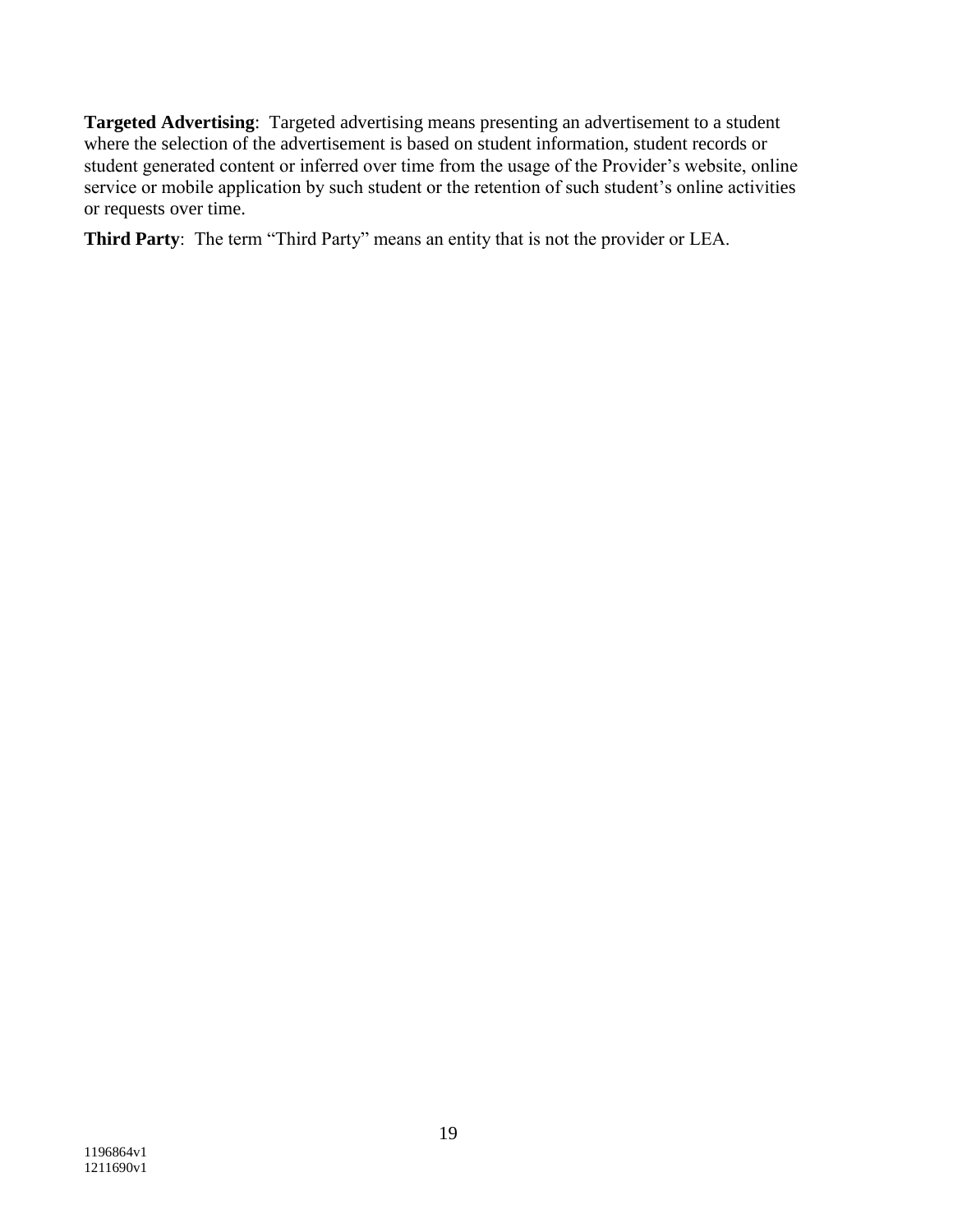# **EXHIBIT "D"**

# **DIRECTIVE FOR DISPOSITION OF DATA**

[Name or District or LEA] directs [Name of Company] to dispose of data obtained by Company pursuant to the terms of the DPA between LEA and Provider. The terms of the Disposition are set forth below:

### 1. Extent of Disposition

Disposition is partial. The categories of data to be disposed of are set forth below or are found in an attachment to this Directive:

[Insert categories of data here]

Disposition is Complete. Disposition extends to all categories of data.

2. Nature of Disposition

\_\_\_ Disposition shall be by destruction or deletion of data.

Disposition shall be by a transfer of data. The data shall be transferred to the following site as follows:

[Insert or attach special instructions.]

3. Timing of Disposition

Data shall be disposed of by the following date:

\_\_\_\_ As soon as commercially practicable

\_\_\_\_\_By (Insert Date]

4. Signature

\_\_\_\_\_\_\_\_\_\_\_\_\_\_\_\_\_\_\_\_\_\_ (Authorized Representative of LEA

\_\_\_\_\_\_\_\_\_\_\_\_\_\_\_\_\_\_\_\_\_\_

Date

5. Verification of Disposition of Data

Authorized Representative of Company Date

1196864v1 1211690v1

\_\_\_\_\_\_\_\_\_\_\_\_\_\_\_\_\_\_\_\_\_\_\_\_\_\_\_\_\_\_\_\_ \_\_\_\_\_\_\_\_\_\_\_\_\_\_\_\_